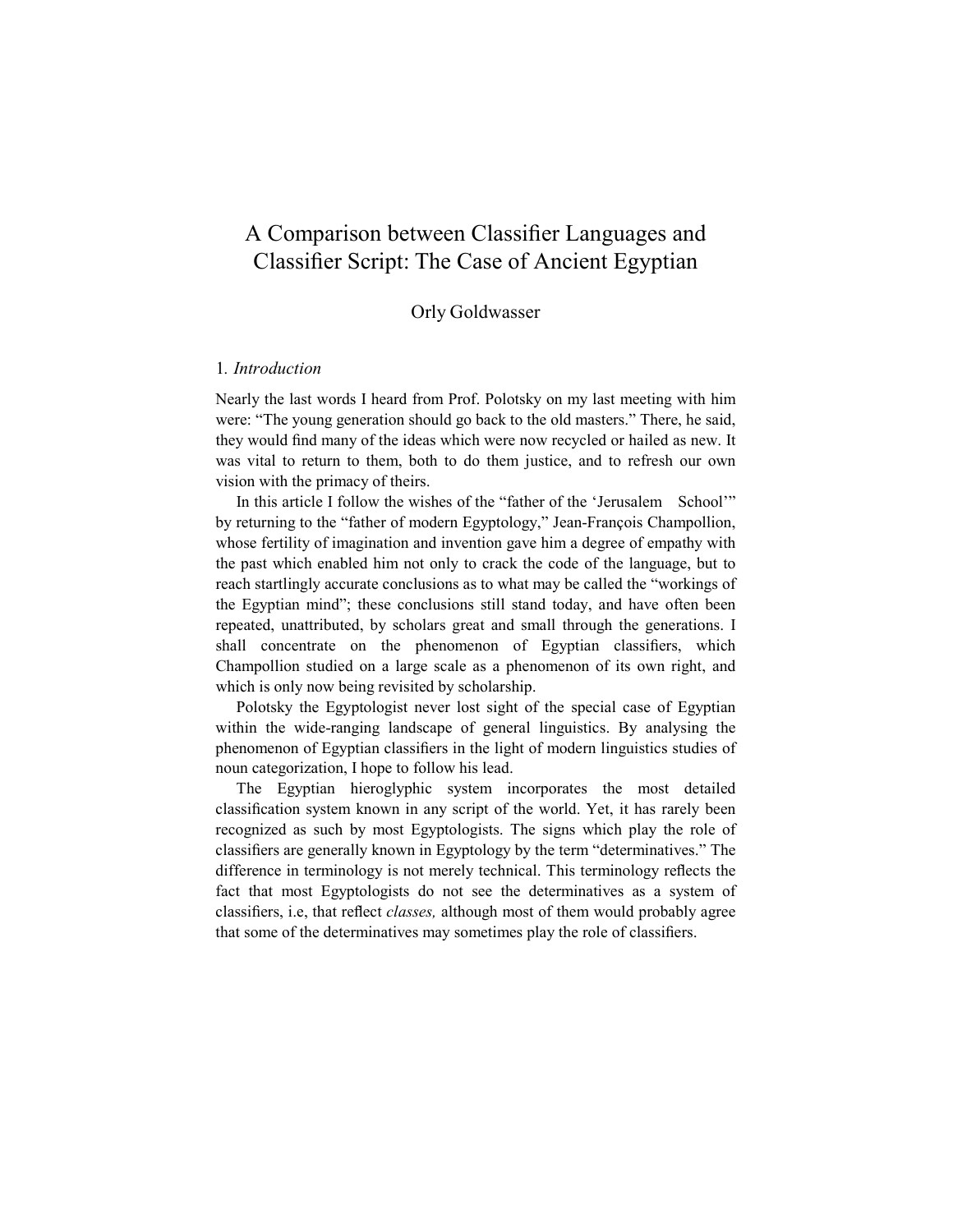The so-called determinatives are pictograms that are placed after the vowelless root in the Egyptian script, functioning as reading aids but carrying no additional *phonetic* value.<sup>1</sup> They mark the end of words and provide semantic information about the preceding word through their *iconic* meaning alone.<sup>2</sup> The same word may sometimes take different determinatives. A word can be followed by a single determinative, two determinatives or even more. Determinatives never stand in arbitrary relation to the word they classify. First appearing during the Archaic period, $3$  this mechanism reached its peak in the Middle Kingdom and later.<sup>4</sup>

In this article I shall try to confront two major issues:

a. Considerations for assessing the determinatives as classifiers. The assessment will be done via a comparison between the operation of determinatives in the hieroglyphic script and the operation of classifiers in classifier languages.

b. Assessment of the reasons which may have impeded most students of Egyptian grammar from conceiving the determinatives as a system of graphemic classifiers.

# 2. History of research: Champollion's contribution to the study of the classsifier system

As in many other matters, it was Champollion who identified the special semiotic role of the pictographs that occupy the final position in the hieroglyphic word. He was also the first to coin the term "determinative".<sup>5</sup> He seems to have taken deep interest in this phenomenon, as he devoted a large part of his Principes generaux to the classification and discussions of the signs he recognized and defined as "déterminatifs".

<sup>&</sup>lt;sup>1</sup> In the Archaic period, the Old Kingdom, and sometimes later, classifiers may play a role which stands between logogram and classifier. The classifiers in these cases provide through their pictorial meaning essential information which completes the phonetic information provided by the preceding pictograms (Kaplony Strukturprobleme 61; Kahl System 79). The "phonetic determinatives" are not dealt with in this publication, as their iconic meaning has, in most cases, to be discarded; see Goldwasser Icon, and in general Schenkel Einführung 47.

 $2^{\circ}$  "To say that a classifier has meaning is to say that it indicates the perceived characteristics of the entities which it classifies; in other words, classifiers are linguistic correlates to perception …" (Allan Classifiers 308).

<sup>&</sup>lt;sup>3</sup> Kahl System 106-113.

<sup>&</sup>lt;sup>4</sup> A word may consist of a complete unit of information without a classifier. In these cases the co-text plays the role of enhancing or pointing to the choice of the correct meaning. However, in these cases, no additional *iconic* information is provided for the word. Most prepositions and a limited number of nouns and verbs consistently avoid classification. A discussion of this phenomenon will appear in a forthcoming publication.

 $5$  On the history of the term see Lefebvre *Grammaire* 18, n.6.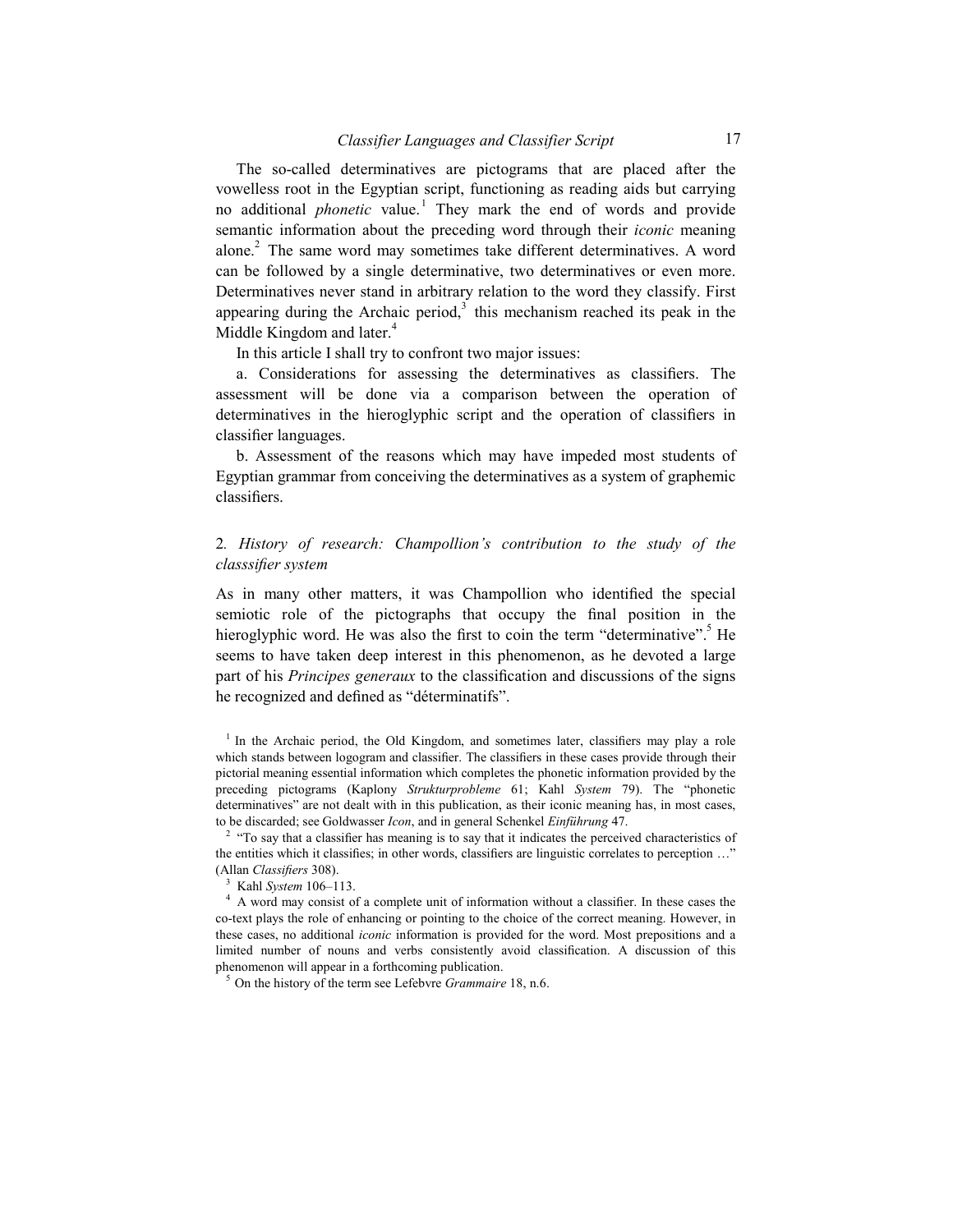#### 18 Orly Goldwasser

Unlike Champollion, Gardiner dismissed the whole phenomenon of the determinative in a short statement, in which he presents it as a mere variation of his "ideogram":

"In several of the examples… the ideogram follows one or more phonograms and ends the word. In cases such as these it is called a determinative, because it appears to determine the meaning of the foregoing sound-signs and to define that meaning in a general way"  $(Eg$ yptian Grammar 31).<sup>6</sup>

This very brief definition falls short of explaining or even faithfully describing the complex phenomenon.

Champollion's treatment of the phenomenon of the determinative, in fact, surpasses the treatment of all his followers.<sup>7</sup> He presented it from a perspective which has since unfortunately been neglected by grammarians. His departure point was an attempt at the definition of the possible *semantic relations* that may exist between a word and its determinative.

The first group he singles out are the "déterminatifs figuratifs d'espèce". He sees this kind of determinative ("repeater" in our terminology, see 4.1 below) as "la représantation même de l'object dont le mot est le signe oral".<sup>8</sup>

The second type of possible relation defined by Champollion is "déterminatifs d'espèce, tropique" (schematic relations in our terminology; see 4.3 below). Here he suggests the option of four kinds of relations, including "metaphorical" relations.<sup>9</sup> However, an examination of his list of examples (Champollion Grammaire 79–81) clearly shows that only two kinds of relations can be identified in the list:

a. Synecdoche: In a synecdoche, a part stands for the whole, e.g, "une tête de bœuf  $\mathcal{B}$  signifiait un bœuf" (Champollion *Grammaire* 23).

b. Metonymy: "On figurait…, à la suite du mot, l'image d'un objet physique en rapport plus ou moin direct avec l'objet de l'idée exprimée par le mot ainsi déterminé" (Champollion 1836: 78–79). Most of the examples he cites are of this type — e.g. irp  $\P$   $\Box$   $\overset{\#}{\leftrightarrow}$  "wine"+[WINE JARS]; irtt  $\P$  $\triangle \Delta$  "milk"+[JAR];  $mn^c \equiv \qquad \qquad \qquad \qquad$  "nurse"+[BREAST] or  $h3w^{-1}$   $\Box$   $\qquad^{Q\odot}$  "day"+[SUN].

<sup>&</sup>lt;sup>6</sup> Gardiner Egyptian Grammar 31. For a recent discussion of terminology, see Depuydt Hieroglyphic Script.

<sup>7</sup> An elaborate yet somehow forgotten discussion of the "determinatives" in Demotic, following the approach of Champollion, appears in Brugsch 1855: 22–57

<sup>&</sup>lt;sup>8</sup> Champollion does not see the semiotic difference between the pictorial and the phonetic. A pictorial representation of a dog does not have the same signified as the word "dog". For discussions of this problem in the light of modern semiotics, see Goldwasser Icon.

<sup>&</sup>lt;sup>9</sup> In my studies, metaphorical relations are differentiated from metonymic relations.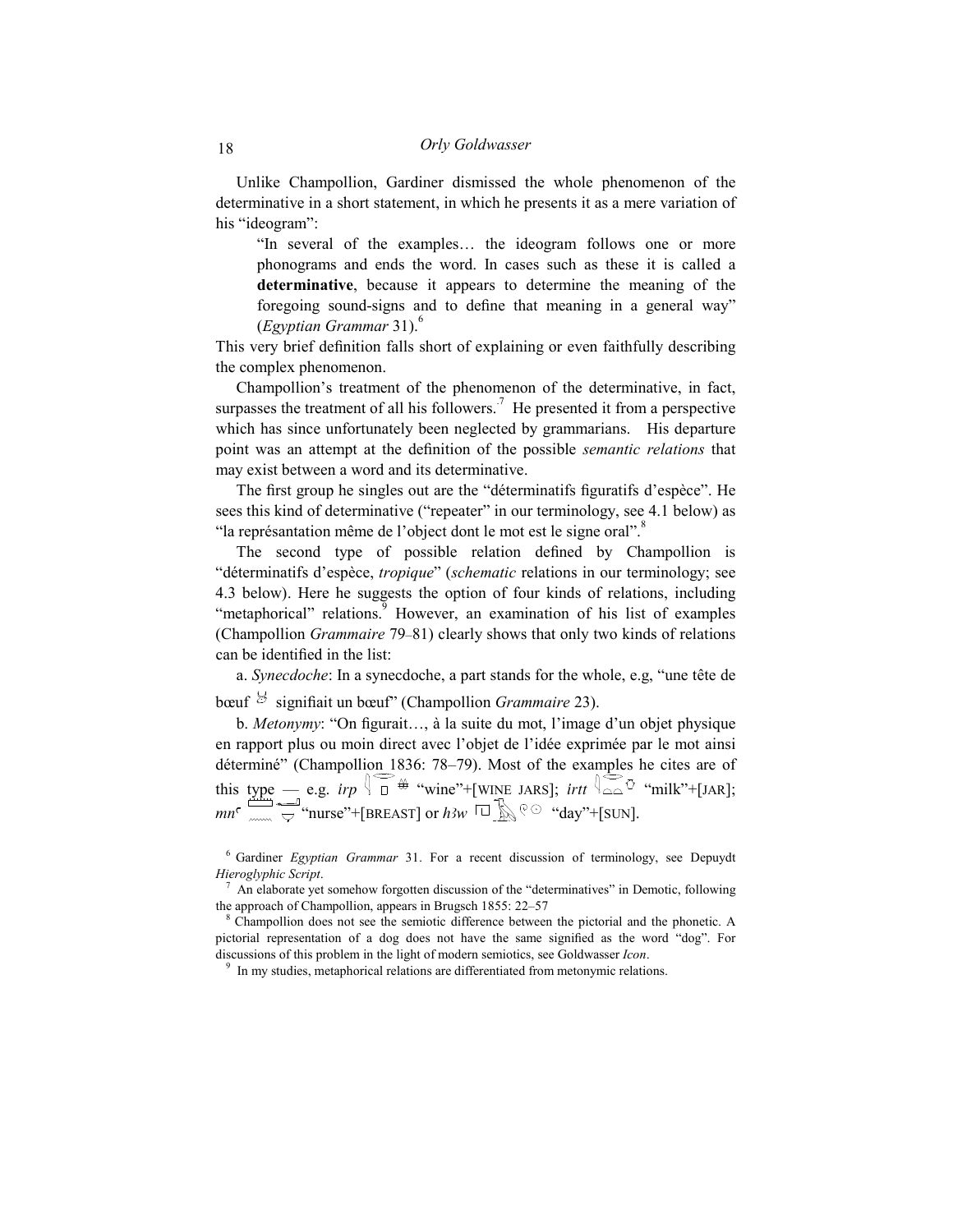The third kind of determinatives to be analysed by Champollion were the "déterminatifs de genre (génériques)". Defining this kind of determinative, Champollion writes:

"D'autres signes ajoutés à la fin des noms écrits phonétiquement sont, à proprement parler, des déterminatifs génériques, puisque chacun d'eux se joint, pour en indiquer l'acception, à un nombre plus ou moins considérable de noms très-differents dans leur signification, mais qui, tous, expriment des individus ou des objets appertenent au même genre d'êtres bien que d'espèces divers" (Grammaire 82; my italics).

Gardiner's definition, given more than a hundred years later, of what he calls "generic determinatives" does not go beyond Champollion's definition, nor does it add to the clarification of the phenomenon:

"Ideograms that serve to determine a considerable number of different words can naturally only express the kind of sense borne by these, and not their specific meaning; they are therefore called generic determinatives" (Gardiner Egyptian Grammar 31).

This statement concerning the "generic determinatives" is very open-ended and says nothing about reasons or constraints for the assemblage of "a considerable number of different words" under a certain determinative. Nevertheless, the "generic determinative" (even if so vaguely and imprecisely defined), was the only kind of determinative that was acknowledged by Gardiner to be a sort of "real" classifier.

In his long discussion of the "déterminatifs génériques", Champollion makes a clear and important differentiation between central and marginal, and takes the most inclusive and important classifiers of this sort to be the subject of his study.

He begins with the signs  $\mathbb{R}^2$  and  $\mathbb{Q}$  as the first "déterminatifs" to be discussed, thus correctly choosing for discussion the most frequent classifiers which present most central "natural categories" of the Egyptian script and livelihood — [HIDE AND TAIL=QUADRUPED] [BIRD]  $[$ "SWORM"]<sup>10</sup> and [TREE]. He was the first to identify the iconic meaning of the  $\bigwedge^{\{1\}}$  [HIDE AND TAIL] sign to be "la moitié inférieure d'une peau de bœuf ou de tout autre quadrupède", and he also defined its transposed meaning (to borrow a Polotskian term)<sup> $11$ </sup> to be "le déterminatif générique de tous les noms de quadrupèdes à défaut des *déterminatifs figuratifs*" (Champollion 1836: 82).

<sup>10</sup> [SWORM], a portmanteau word = [SNAKE+WORM], see Goldwasser  $Wor(l)d$ . Champollion

defines  $0^{10}$  as classifier for "tous les nomes de reptiles" (Champollion *Grammaire* 86). <sup>11</sup> Polotsky used this term in the grammatical sense; see Polotsky *Transpositions*.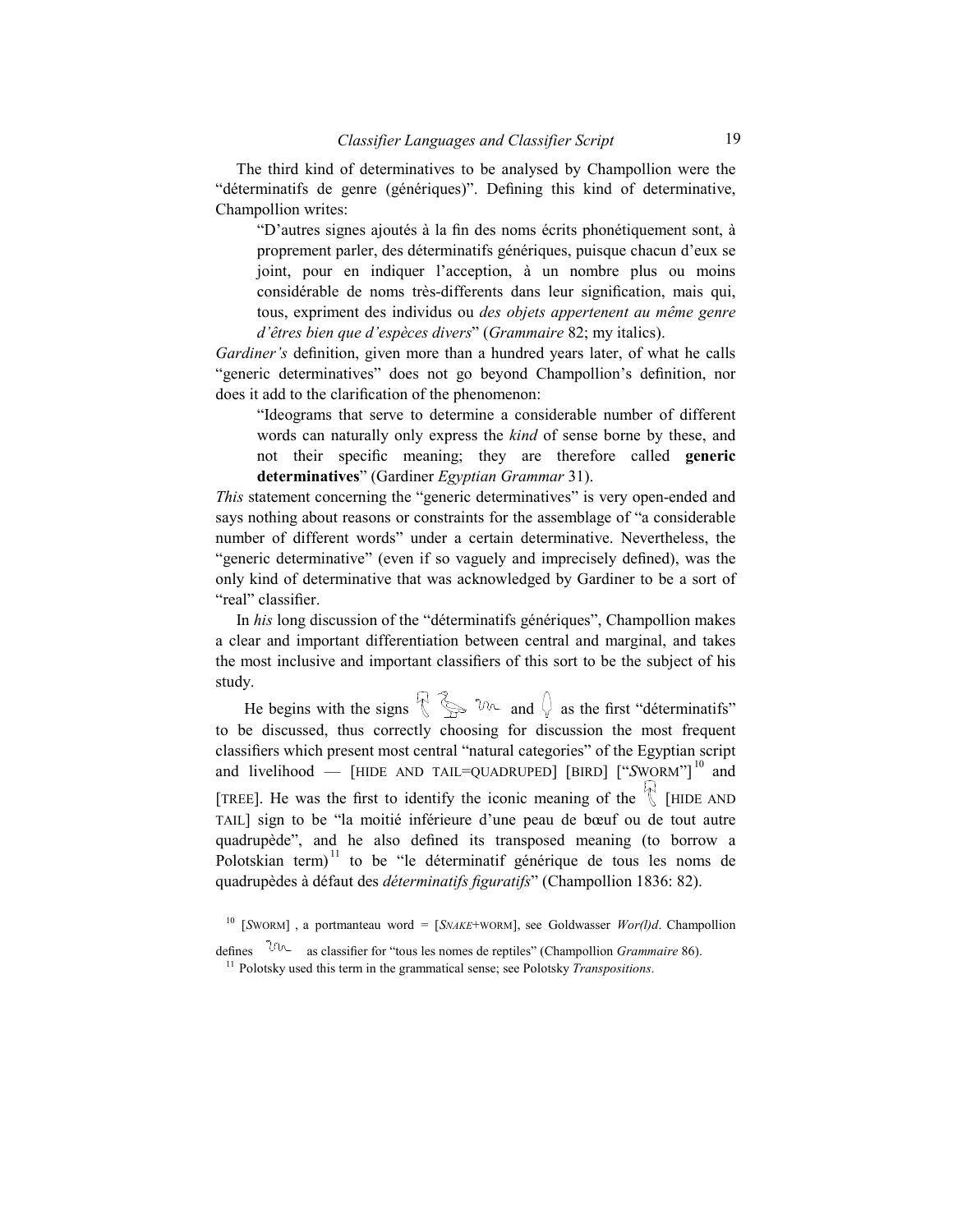# 20 Orly Goldwasser

Many years later, Erman, Gardiner, and Lefbvre,<sup>12</sup> present the "generic determinatives" or "determinatives" in lists according to their iconic meanings (mankind, parts of body, animals, buildings etc.). <sup>13</sup> This method of mechanically assembling determinatives exclusively according to their pictorial features results in an arbitrary accumulation of all sorts of classifiers of different roles and meanings. It misleads the uninitiated reader, as it represents central classifiers and peripheral classifiers as playing an equal role in the system. It also bypasses the elaborate semiotic shift which a pictograph in the role of classifier may undergo (see below). It is only during the last decade that a few Egyptologists have turned again to the path that was pioneered by Champollion.<sup>14</sup>

### 3. Why are the "determinatives" classifiers?

In his article *Classifiers* which deals with the classifier phenomenon in many languages, Keith Allan gives the following definition for morphemes identified as classifiers:

(a) They occur as morphemes in surface structures under specifiable conditions.

(b) They have meaning, in the sense that a classifier denotes some salient perceived or imputed characteristic of the entity to which an associated noun refers, or may refer (Allan *Classifiers*  $285$ )<sup>15</sup>.

If we exchange the word "morpheme" for the word "grapheme" in the above citation, it would be obvious that the Egyptian "determinative" system easily fits the requirements of a classifier system. All basic phenomena that occur in the graphemic classifier system have parallels in morphemic classifier systems. In the following discussion, I shall describe some of these parallel phenomena.

The hieroglyphic classifier system is very detailed and elaborate. Unlike some of the morphemic classifier systems, the script system presents a highly motivated, transparent system of classifiers that is subject to a small number of

<sup>12</sup> Edel (1955: 24–25) described the "Determinative" as ideograms that provides the

"Begriffsklasse" to which certain words may belong. He calls classifiers such as  $\Box$  and  $\mathbb{Z}$ "Das generelle Determinativ (das Klassenzeichen)," thus coming closer to the idea of classification.

<sup>13</sup> Erman 1928: 23-25; Gardiner Egyptian Grammar 31-33; Lefebvre Grammaire 22-23. Gardiner calls his list "a list of the more important generic determinatives," while Erman and Lefebvre use simply "wichtigsten Determinative" and "principaux déterminatifs."

<sup>14</sup> See Rude *Graphemic Classifiers*, a general book about classification. In Egyptology, see, Schenkel 1974; 1976; 1997: 45–47; Kahl System 107; Kammerzell Aristoteles 8–15; Goldwasser Icon 80-107; Goldwasser Wor(l)d.

 $15$  See also Allan *Natural Language* 307.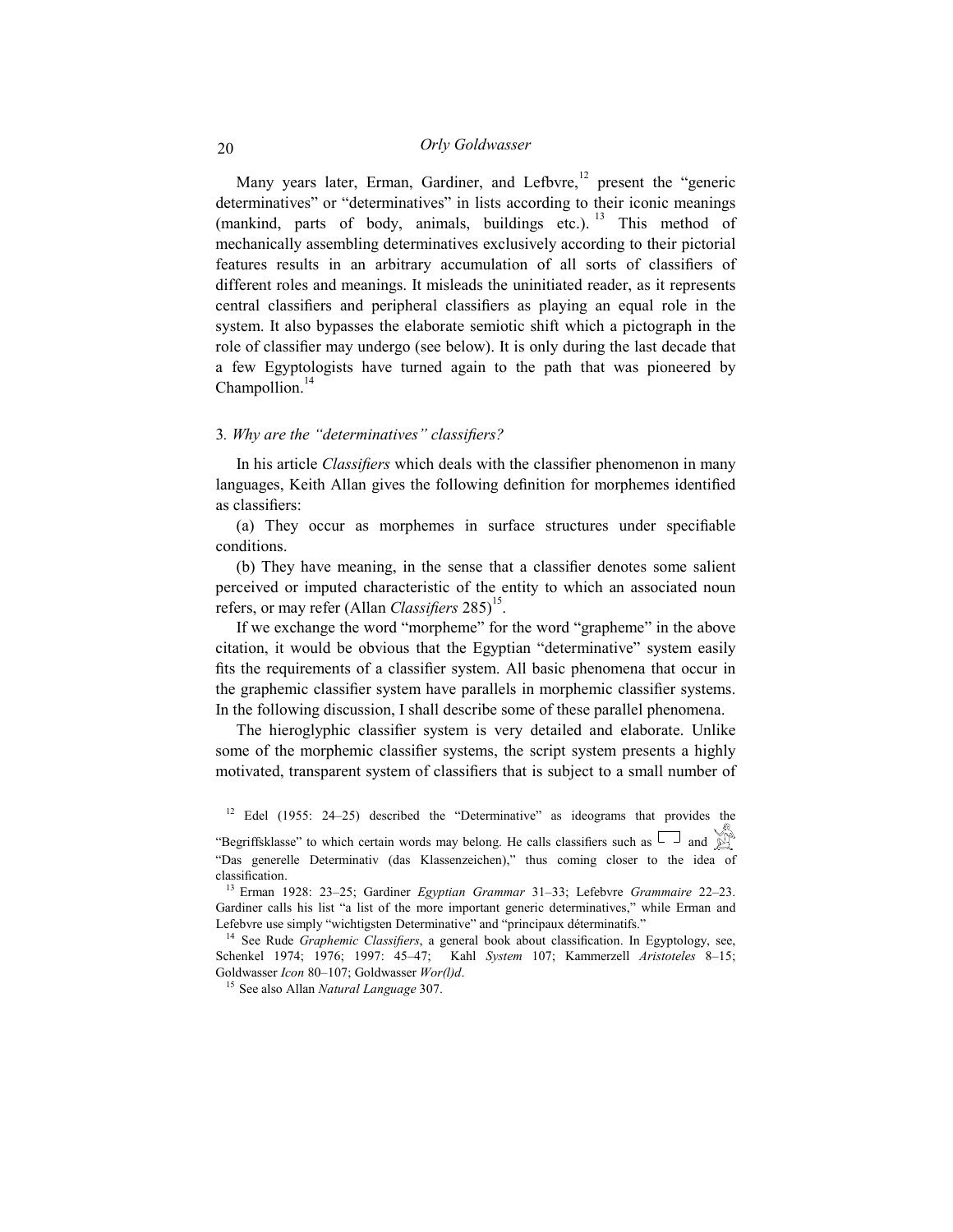defined constraints.<sup>16</sup> The reason for this transparency may be considered to be due to a "difference of age". The system presented by the script is a "young" system, of a life span of about 3000 years, while some of the systems represented in linguistic morphemes in different languages are probably much older. As Aikhenvald remarks, "The basic assumption is that if a system is semantically transparent, and connects easily with lexical sources, it is relatively new" (Aikhenvald Classifiers 370).

Moreover, the iconic nature of the script keeps the semantic value of the graphemic classifier alive, thus slowing down or even preventing depletion, grammaticalization processes and, to a large extent, fossilization by convention.<sup>17</sup>

# 4. Comparative phenomena — classifier languages and Egyptian classifier system

# 4.1 The "déterminatifs figuratifs d'espèce" as repeaters

In this stage of our discussion, many Egyptologists may feel that the definition of linguistic classifiers made by a general linguist cannot be applied to the determinative phenomenon, as the hieroglyphic script shows a large number of words that receive as determinative nothing but an iconic pictogram that merely repeats in the pictorial the meaning of the word it follows e.g.,  $\leq \leq \} \cap \mathbb{R}$ "sandals"<sup>18</sup> or  $\|$ <sub>*mm*</sub>  $\mathcal{A}$  "carry a child". In these kinds of examples the icon is a sort of "pictorial tautology" of its preceding word, and a genuine classification process<sup>19</sup> does not seem to take place. This phenomenon, which is very central in the hieroglyphic script and plays an important semiotic role in this system, is, in my opinion, one of the main obstacles that prevented Egyptologists from recognizing the determinatives as a classifier system.

Nevertheless, this very phenomenon is well known in various classifier languages, and makes up part of the general system of classification. Allan

<sup>&</sup>lt;sup>16</sup> For a detailed definition of these constraints (specifiable conditions), see Goldwasser  $Wor(l)d$ 35–36.

<sup>&</sup>lt;sup>17</sup> "It may be true that most noun classes have been established on a perceptual basis; but presumably most classification is fossilized by conventions . . ." (Allan Classifiers 296-7).

 $18$  This statement is incorrect from a semiotic point of view. A picture is never a repetition of a word (see Goldwasser *Icon*, with bibliography there). For example, in the case of "sandals", the signified of the *word* leaves open for the speaker the kind of the sandals he wants to think of, their form or color or texture, or social significance e.g. royal sandals. The signified of the *grapheme* "sandal" forces on the speaker/reader one specific sandal of a certain shape and sometimes color (see also Goldwasser Wor(l)d 15).

Class-inclusion or schematic relations, see below.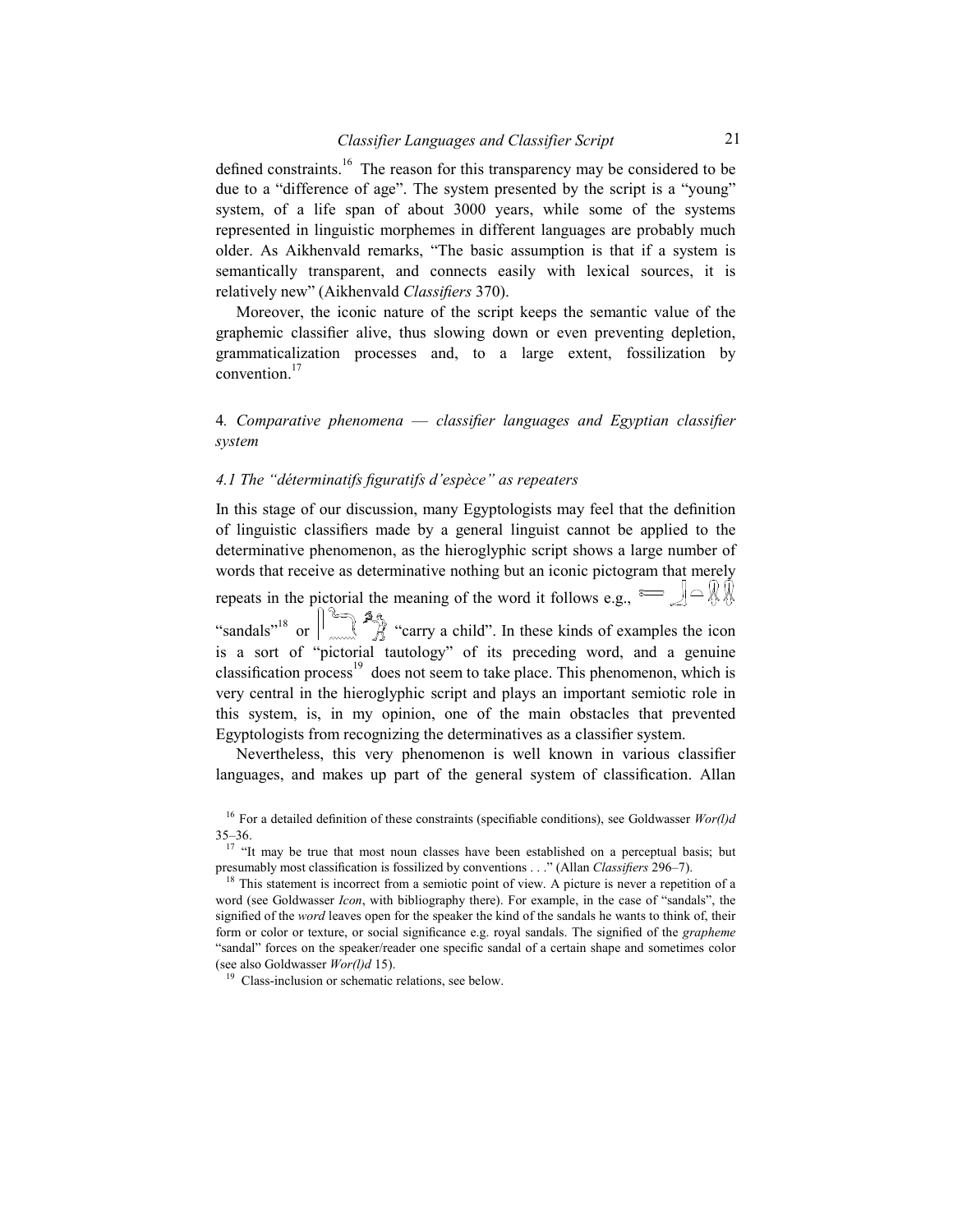(Classifiers 295) calls this kind of classifiers "repeaters".<sup>20</sup> Repeaters "can be said to have identical denotation" with particular nouns. The classifiers activated in the Egyptian script as "déterminatifs figuratifs d'espèces," play a role similar to the *morphemic classifiers* which are defined as repeaters. Unlike other morphemic classifiers, and like the "déterminatif figuratif d'espèce" the morphemes activated in classifier languages as repeaters do not offer supplementary classificatory information to their antecedent word. $21$ 

It may be expected that a highly iconic system such as the hieroglyphic script would explore the repeater possibility to its limits. The repeaters in the script play in many cases a most important role, in marking a specific referent for a word with several referents. The word  $isbt^{22}$  carries the meanings of "throne" and "chair" respectively. It seems that the pictorial repeater may guide the reader in this case through the semantic ambiguity to the correct signified (or referent), as the word may take the classifier  $\int$  or  $\int$  23 In many instances the repeater may have an additional ideological value, imposing on the reader the "correct" signified, an "image of the world" which reflects the values and the choices of the literate circles (for a detailed discussion of the case of the tsm dog, see Goldwasser Wor(l)d Chapter 5).

It seems to me that once the "déterminatif figuratifs d'espèce" can be understood as a form of classifier, there is no difficulty in identifying the determinative system, as a whole, as a classifier system.

## 4.2 The determinative as classifier in a taxonomic relationship

When a pictogram is activated as a classifier it may provide — in *pictorial form* only — an inclusive category concept on the vertical taxonomic axis on which the word is placed.<sup>24</sup> Thus, wt  $\sum_{k=1}^{\infty} \sum_{k=1}^{\infty} \sum_{k=1}^{\infty}$  "embalmer," sdmi  $\mathscr{D}$   $\mathbb{R}$   $\mathbb{R}$ "<br>"judge" (literally "hearer"), its  $\sqrt{\mathbb{Z}}$   $\mathbb{R}$  "thief" and thw  $\mathbb{R}^{\mathbb{Q}}$ "judge" (literally "hearer"), its  $\sqrt{\frac{2}{5}}$ 

<sup>&</sup>lt;sup>20</sup> The term was coined by Hla Pe in his article "A re-examination of Burmese classifiers." See also Aikhenvald Classifiers 361–362.

<sup>&</sup>lt;sup>21</sup> An example from Burmese is *qéin ta qéin* "one house", see Allan *Classifiers* 292.

<sup>&</sup>lt;sup>22</sup> See Wb I, 132. The word *isbt* is possibly of Semitic origin (the earliest examples date to the

<sup>18</sup>th dynasty; see Hoch Semitic Words 36–39). It may also take the  $\sim$  [WOOD] classifier. In such cases, word and classifier stand in stuff/object ("made of") schematic relations; For schematic relations, see below 4.3 and Goldwasser Wor(l)d 33-35.

<sup>&</sup>lt;sup>23</sup> "Many systems allow variable choice of classifiers; then classifiers may specify the meaning of a polysemous noun" (Aikhenvald *Classifiers* 271). For other examples of this phenomenon see below 4.6.

<sup>&</sup>lt;sup>24</sup> For a detailed discussion of this kind of classifiers, see Goldwasser  $Wor(l)d$ .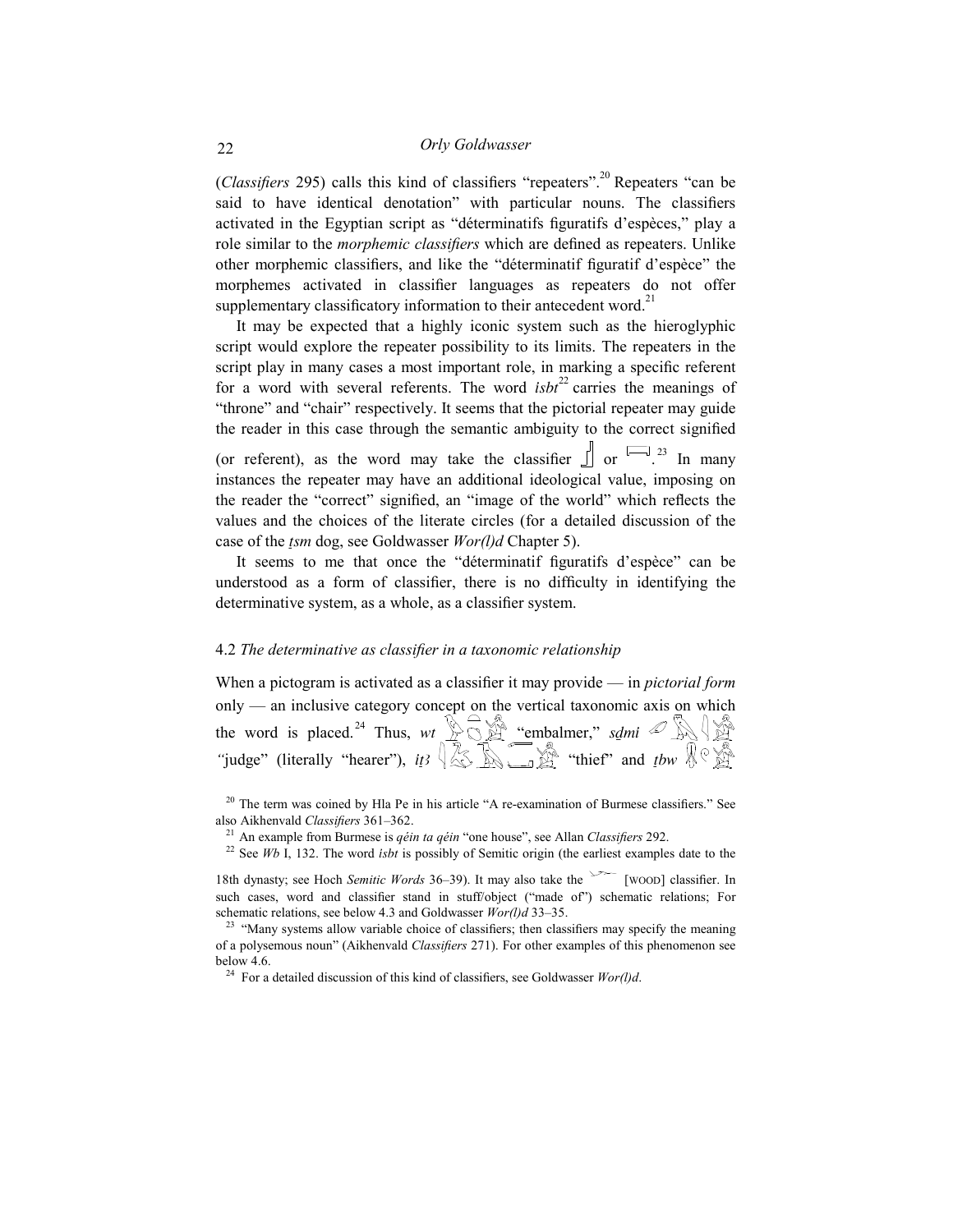"sandal-maker," are all classified into the superordinate category [HUMAN+MALE] by the icon  $\mathbb{H}^n$ . The nouns  $mn^c t \sim \mathbb{I}^n$  "wet-nurse" and  $h^{3}$ rt  $\bigotimes_{n=1}^{\infty}$   $\bigotimes_{n=1}^{\infty}$  "widow" are classified into the superordinate category  $\mathbb{R}$  [HUMAN+FEMALE]. The words mit  $\mathbb{Q} \setminus \cap \mathbb{R}$  "cat" and db "hippopotamus" are classified into the superordinate category of [HIDE AND TAIL] = [QUADRUPED] by the sign  $\mathbb{R}$ , which is a schematization of the hide and tail of a leopard. Niw "ostrich" is classified into the superordinate category [BIRD] by the icon of the duck  $\lessgtr$ , which is probably the prototypical bird, the bird par excellence for the Egyptians, and as a classifier stands for the representation of the general concept [BIRD].<sup>25</sup> Is  $\left\{\Vert \prod_{i=1}^{n}$  "tomb", *ihw*  $\left\{\Vert \bigotimes_{i=1}^{n} \bigotimes_{i=1}^{n} a_{i} \right\}$  "stable," *h3*  $\left\{\Vert \bigotimes_{i=1}^{n} \bigotimes_{i=1}^{n} a_{i} \right\}$  "office", and *ss*  $\Box$ <sup>28</sup> $\Box$  "nest" take the  $\Box$  [HABITAT] classifier.<sup>26</sup>Such classifiers are of the "generic" type (détérminatifs de genre, generic determinative).

Generic or superordinate nouns very often develop into noun classifiers in classifier languages as well (Aikhenvald Classifiers 359, 402 and passim). Common examples in different languages are classifiers for categories such as [PERSON] [HUMAN] [MAN] [WOMAN] [ANIMAL] [TREE] [WOOD] [BIRD] [FISH] [WATER] or [DRINK].

#### 4.3 The determinative as classifier in schematic/metonymic relationships

Instead of denoting a set-inclusion relationship, the classifier can stand in a schematic (metonymic, contiguous) relationship to the word that precedes it.<sup>27</sup> The word  $\overline{\text{SUS}}$   $\overline{\text{SUS}}$  "gate" takes the  $\overline{\text{SUS}}$  [HABITAT] classifier, while the verb  $n^c$   $\longrightarrow$  "travel" is followed by the  $\longrightarrow$  [BOAT] classifier — the typical Egyptian travel vehicle, the Nile boat.<sup>28</sup> The word 3twt  $\mathbb{R}$ 

<sup>&</sup>lt;sup>25</sup> For a discussion of the prototype in the script, see Goldwasser  $Wor(l)d$  27–29 and passim; see also Goldwasser Determinative System.

<sup>&</sup>lt;sup>26</sup> The "nest" shows two classifiers, the first a repeater, the second a taxonomic classifier. The

words "horizon" and "netherworld" also may take the  $\Box$  [HABITAT] classifier, as these two locations are conceptualized as the eternal abode of man. On this classifier, see below 4.7.1.

<sup>&</sup>lt;sup>27</sup> On the various kinds of schematic relations in the script, see Goldwasser  $Wor(l)d$  33–35.

<sup>&</sup>lt;sup>28</sup> The  $\mathbb{R}$  [BOAT] classifier in schematic relation is known since the time of the Pyramid Texts, e.g.,  $d3i$  "cross the sky", Pyr. 128.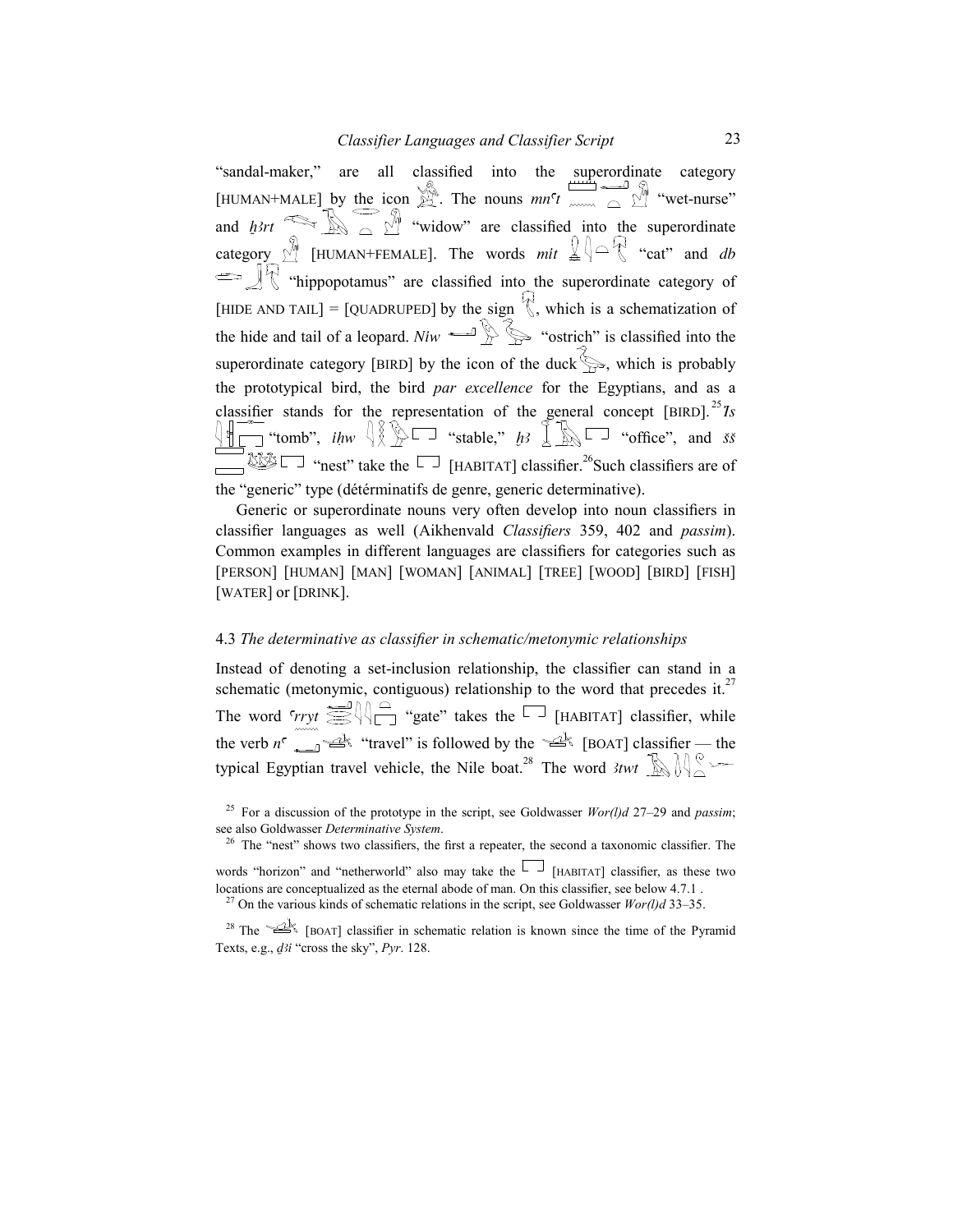"bed" takes the  $\sim$  [WOOD] classifier.<sup>29</sup> The words ssmm  $\sim$  N "warm someone" and  $t_3 \stackrel{\frown}{\oplus} \mathbb{R}$  "cook" take the  $\downarrow$  [FIRE] classifier (brazier with flame rising from it). $^{30}$  A common metonymic relationship in the script is that of a container which classifies a word denoting a drinkable liquid<sup>31</sup>, e.g., *hnkt*  $\left\{\begin{array}{c} \triangle \end{array} \right\}$   $\sim \bigcirc$  "beer" or *irp*  $\left\{\begin{array}{c} \heartsuit \end{array} \right\}$  "wine".<sup>32</sup>

Classifiers in schematic relations are known in classifier languages. They are defined by Aikhenvald as "extensions" of different kinds. Among other examples she mentions the Ngan'gityemerri Australian language where "fire" is used to classify all things associated with fire, such as firewood charcoal, smoke, firestick (Aikhenvald Classifiers 404). Allan mentions a case of metonymy in Navajo, where a classifier appropriate to a bag containing nails is used instead of the classifier for the nails themselves (Allan Classifiers 296 [after Landar]).

#### 4.4 The determinative as classifier in metaphorical relationships

A rare yet alluring feature of the Egyptian classifier system is that of metaphorical classifiers. Recent studies in cognitive linguistics have defined metaphorical comparisons as *alternative categorization*, i.e., an ad hoc grouping of the conceptual world. The metaphorical classifiers, which are, in effect, forms of metaphorical comparison, fit in nicely with a comprehensive view of Egyptian classifiers as a categorization system.<sup>33</sup>

<sup>29</sup> *Hwt* "bed" can also appear with a repeater, e.g.,  $\mathbb{R}$   $\overline{\mathbb{R}}$ 

<sup>30</sup> Also "brand-slaves or cattle" (Faulkner *Dictionary 2*). Champollion (Grammaire 99) writes: "Plusieurs noms communs, en rapport avec les idées feu et chaleur, reçoivent pour déterminatif générique le caractère symbolico-figuratif  $\downarrow$ ".

 $31$  To be distinguished from the category  $\frac{1}{2}$  [WATER]. Urine, as an undrinkable liquid, may

get the  $\lim_{m \to \infty}$  [WATER] classifier (e.g., Faulkner *Dictionary* 69), but not a  $\overline{O}$  [VESSEL] classifier.

 $32$  Some of the earliest known examples of classifiers, dating from the Archaic period, are of this type, i.e., various vessel classifiers, which classify the liquid's name. For examples, see Kahl System 83 and Altenmüller Ölmagazin (tomb of Hesire, Third Dynasty).

<sup>33</sup> In metaphorical comparisons, as a rule, a less prototypical member of the newly created ad hoc category is compared to a prototypical member of the category. For example, in the comparison metaphor "my job is a jail" a new ad hoc superordinate category of "unpleasant places" is created, of which "jail" is a prototypical example. The less prototypical member of the new category ("job") is compared to the more prototypical member ("jail"). See Shen Schemata and Shen Metaphors.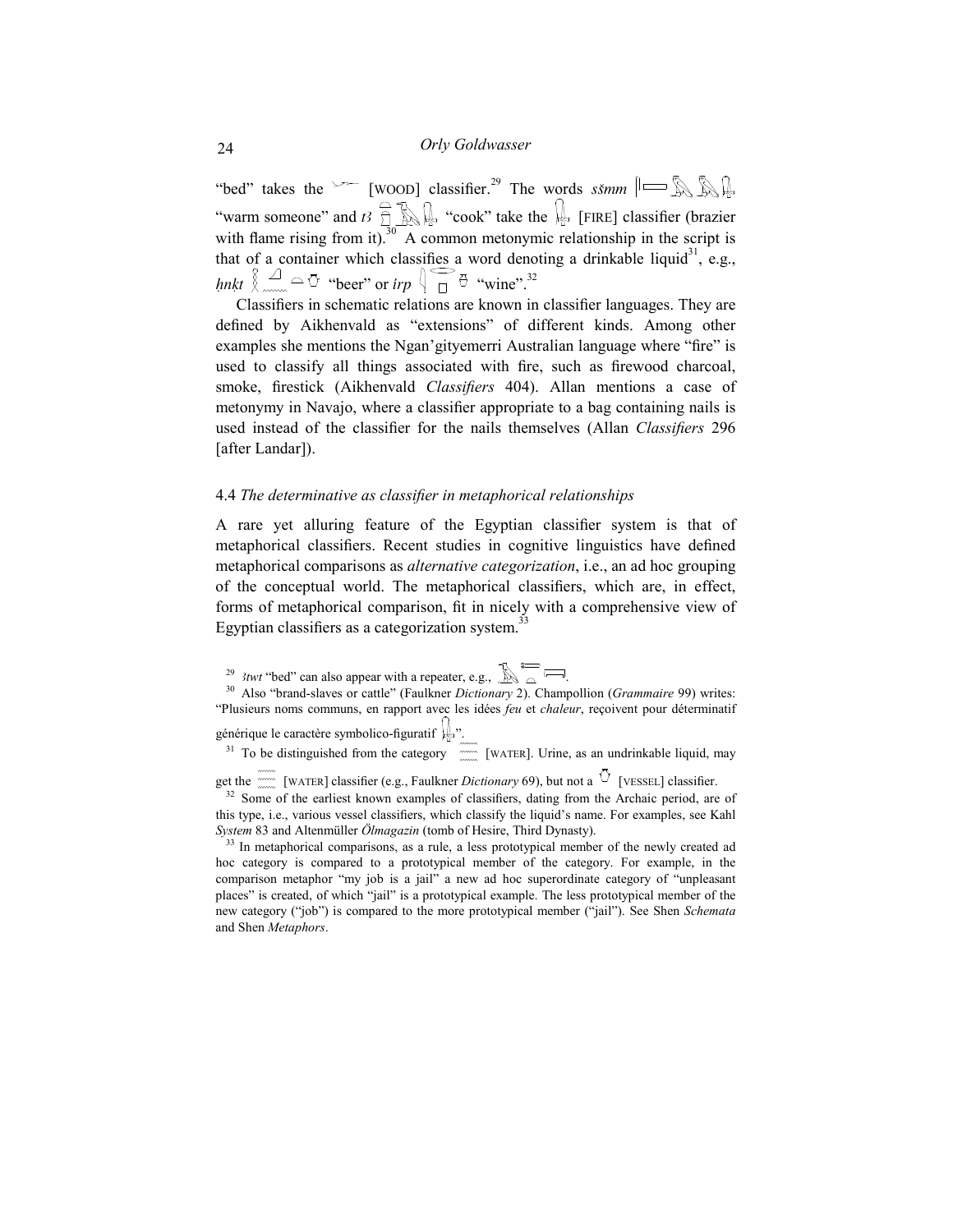In the Egyptian script, animalistic metaphors are a productive domain. The crocodile plays the role of vehicle $34$  in some implicit metaphors which surface only in the script. The word *hnty*  $\lim_{n \to \infty} \left( \frac{1}{n} \right)$  "to be greedy", which is usually classified into the  $\overrightarrow{A}$  [ACTION OF FORCE] superordinate category, may occasionally also take the crocodile as a classifier  $-\frac{2}{3}$ ,  $\frac{1}{2}$ ,  $\frac{1}{2}$ creating the implicit simile "greedy as a crocodile", the crocodile being a prototypical member of the ad hoc category ["THOSE WHO PILLAGE WHATEVER THEY CAN GET"].<sup>35</sup> Other examples of animal classifiers that suggest metaphorical extensions are the words *knd*  $\overbrace{\mathbb{R}^n}$  and *dnd*  $\overbrace{\mathbb{R}^n}$  which describe two types of anger — "angry like a monkey" and "angry like a bull", the first being very noisy, but not essentially dangerous and the latter quiet yet highly menacing.

Another rare but charming classifier is the pictogram of a cow suckling its calf.<sup>36</sup> It may appear as a classifier in the word  $3ms$   $\mathbb{R}$   $\mathbb{R}$   $\mathbb{R}$  "to show" solicitude." Somewhat surprisingly for the modern observer, the mother cow is the prototypical member for the Egyptians in the ad hoc category [CARE-GIVING], and not the human mother.

The word mni "to moor", which acquired in Egyptian an additional metaphorical meaning of "DEATH=[FINAL MOORING]", may take as a classifier  $\leq$  [BOAT] but also the metaphoric classifier  $\leq$  [DEATH] respectively (Gardiner Egyptian Grammar 568). This metaphor is part of the deep structure conceptual metaphor [LIFE IS A JOURNEY (ON THE NILE)] which is very dominant in Egyptian world organization (Goldwasser *Icon* 97–99; Smoczyński Seeking Structure).

Metaphorical classifiers and metaphorical transfers are a central phenomenon in classifier languages (Becker Linguistic Images; Allan Classifiers 296; Lakoff Women, Fire, and Dangerous Things). Scholars are in agreement that in all languages this type of classification is highly culturebound (Aikhenvald *Classifiers*  $311-316$ <sup>37</sup>.

 $34$  In The Philosophy of Rhetoric (1936), I. A. Richards distinguishes the vehicle as the basic analogy which is used in the metaphoric comparison; see Hawkes Metaphor 61 and passim.

<sup>&</sup>lt;sup>35</sup> The word skn "be greedy"  $\|\mathbf{w}\|$   $\rightarrow$  probably also belongs here. Crocodile autopsies in modern zoos have shown crocodiles to be remarkably voracious and undiscriminating eaters. China, wood, plastic, and other such unlikely objects have been recovered from their stomachs.

<sup>&</sup>lt;sup>36</sup> This pictogram can also serve as a logogram. In this case, it acts in the double role of a logogram-ideogram, and the iconic signified carries the metaphorical concept.

 $37$  The "metaphorical classifiers" in Aikhenvald's terminology also include classifiers of the "Myth and Belief" type. For this type of metaphorical extension, see Lakoff Women, Fire, and Dangerous Things 94; Becker Linguistic Image. In Egyptian, see Frandsen Categorization and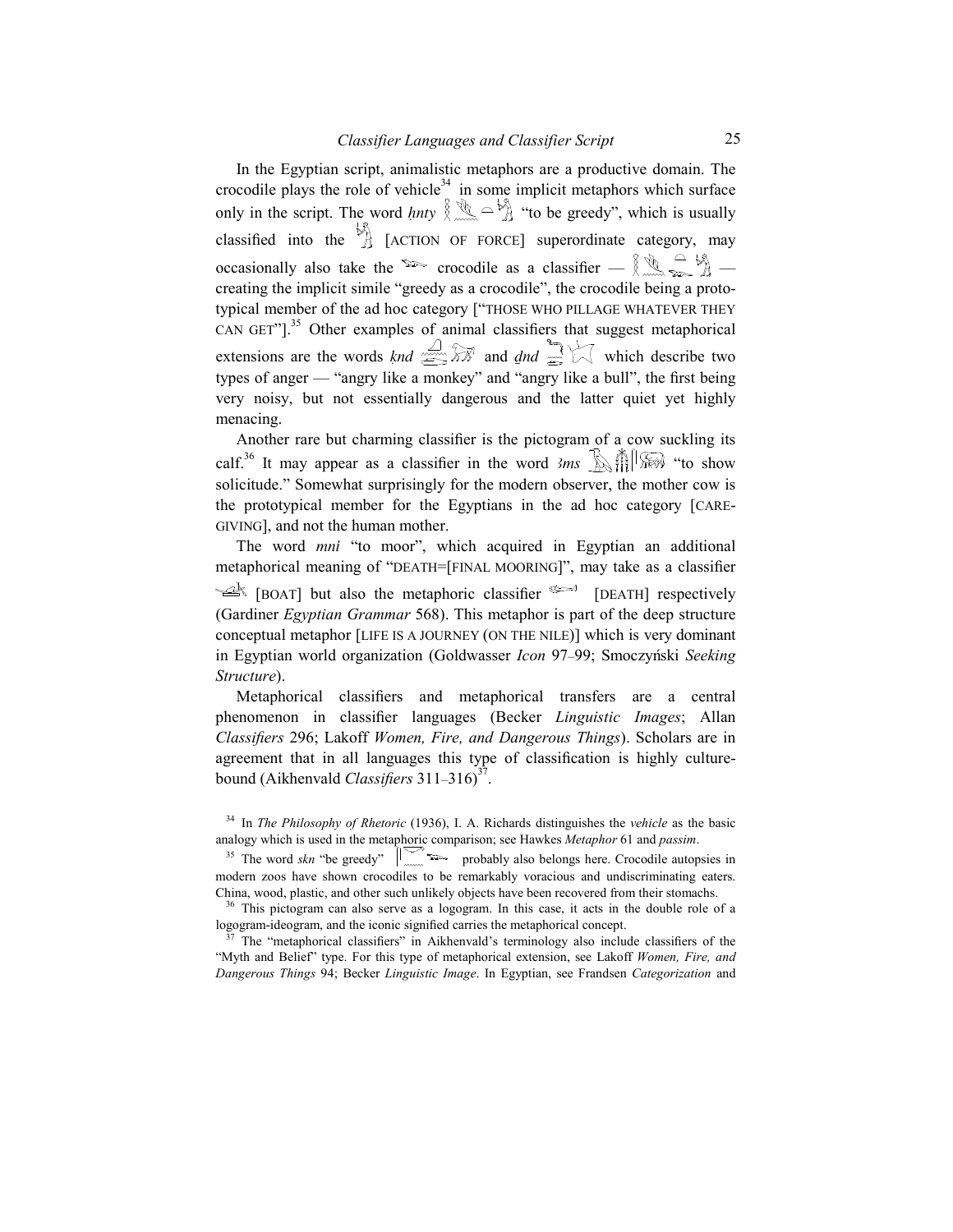# 4.5 Double and multiple classification

A rather common phenomenon of the hieroglyphic system of classifiers is that of "double classification". In some cases the script may present two possible superordinate categories. The word *hwnt*  $\lim_{m \to \infty} \int_{0}^{\infty} \int_{0}^{M}$  "maiden", for example, is classified into the superordinate  $\mathcal{P}$  [CHILDHOOD] (represented by a male child) and the superordinate  $\mathbb{R}$  [HUMAN+FEMALE]. The word *m3r*  $\sum_{i=1}^n \sum_{i=1}^n \sum_{j=1}^n$  "wretched man", "pauper" takes the  $\sum_{i=1}^n$  [INFERIORITY-EVIL] superordinate classifier<sup>38</sup> and the classifier  $\mathbb{R}$  [HUMAN+MALE].

In some cases we may find up to four classifiers, as in the case of  $wh<sup>c</sup>$  $\bigotimes_{i=1}^{\infty} \bigotimes_{i=1}^{\infty} \bigotimes_{i=1}^{\infty}$  "fowler; fisherman" (FCD: 66). The first two classifiers — the  $\hat{\mathcal{S}}$  duck and the  $\hat{\mathcal{S}}$  fish, both integral to the activity of fowling — stand in metonymic (part-whole) relation to the action of fowling and fishing, and thus to the fowler himself. The third classifier assigns the nature of the activity of the fowler to the superordinate action category  $\overrightarrow{A}$  [ACTION OF FORCE] that is signified by the man holding a stick,  $39$  under which the fowling action is classified. Last but not least comes the classifier  $\mathbb{R}$  [HUMAN+MALE], which represents the taxonomic superordinate category of the fowler himself. This kind of compound classification suggests two schematic knowledge structures and two taxonomic "set inclusion" superordinate classifications, scaffolding the word, as it were, on all sides and in all directions.

Co-ocurrence of classifiers is known in classifier languages although it is not permitted in all languages. Aikhenvald remarks that "languages may allow the co-ocurrence of several noun classifiers within one noun phrase" (Aikhenvald Classifiers 81). She also suggests (after Dixon) that if two classifiers co-occur, one of them must be an inherent nature classifier, and the other has to refer to function/use (*op. cit.* 83–84). However, it seems that the multiple classification phenomenon is more frequent and developed in the Egyptian script than its counterpart phenomenon in classifier languages. The reason may lie in the difference between the two semiotic systems. As the script classifiers are not to be pronounced, they can be accumulated one on top of the other, increasing the information around the word, without causing the noun phrase to become too cumbersome.

Goldwasser *Icon* 94–107; For a comprehensive discussion on this type of classifiers, and on the

Seth classifier as a "Myth and belief" classifier, see Goldwasser Metaphor.

<sup>38</sup> The so-called  $\gg$  "bad bird" classifier, see below note 42.

<sup>39</sup> Or by its abbreviation, the  $\qquad \qquad$  "hand holding a stick."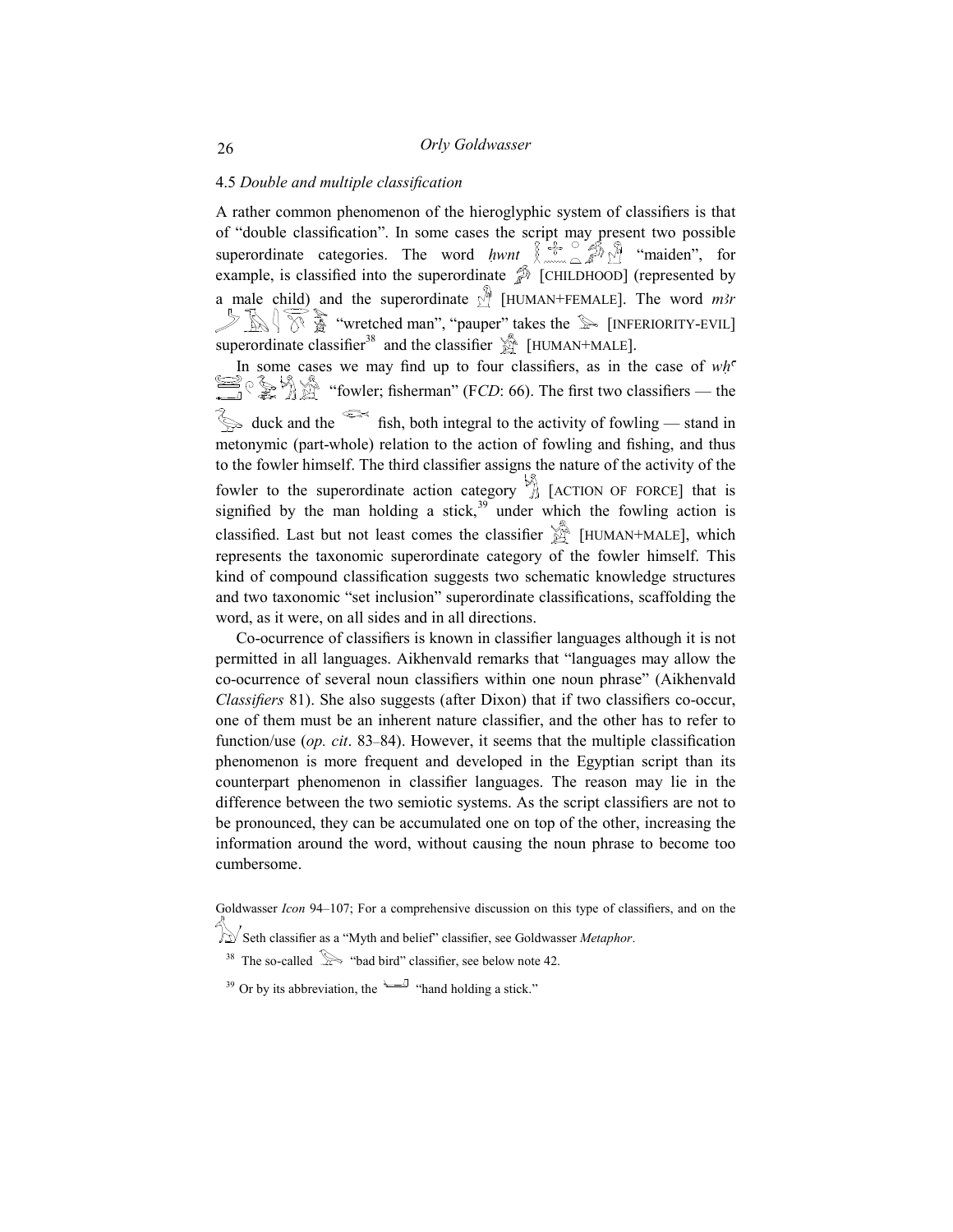#### 4.6 Different classifiers for the same word

The script may often use different classifiers for the same word during the same period. These cases are probably not merely an outcome of an idiosyncratic choice of a scribe, but may also involve a change of focus on the different semantic components of the word.

The verb rh "to know" receives the classifier  $\approx 40$ , which categorizes a wide range of words which share the same "abstract", i.e., not having a concrete referent (see below 4.7). The meaning of  $rh$  ranges from "know", "be able to", "be aware of", to the transposed Biblical meaning of "knowing a woman". When referring to the last signified, the word may take the phallus classifier (Faulkner *Dictionary* 151–152). Alternating classifiers are known also in classifier languages. Allan writes:

"It often happens that a noun may be used with different classifiers, either to focus deliberately on some characteristic of its referent, or simply because the referent happens to bear characteristics that are compatible with more than one classification ..." (Allan Classifiers 295).

The option to use different morphemic classifiers in different contexts is highly developed in Burmese. A speaker of Burmese may use eight different classifiers for the word "river", depending on the "universe of discourse", as Becker puts it; e.g. "river one line" when it appears on a map, "river one connection" when tying two villages, or "river one sacred object" in mythology (Becker *Linguistic* Image 113).

In some cases classifiers in the script may refer to social status or rank. A prominent example is the word  $mnf(t)$ , which carries the meanings "trained soldiers", "assault troops", "infantry", or "soldiery" (FCD: 108). At least three classifiers may interchange in this case —  $\mathbb{R}$ ,  $\mathbb{R}$  or  $\mathbb{R}$ . The first classifier carries the most general meaning, and classifies the word into the category  $\hat{\mathbb{S}}^{\mathbb{R}}$ [HUMAN+MALE]. The second classifier represents the more specific prototypical icon of the category  $\mathbb{Z}$  [SOLDIERY] and the third classifier suggests a classification into the category  $\mathbb{R}$  [HIGH RANK] or the like, which should emphasize the status of the unit.

A clear case of status classifiers are the  $\overset{\mathcal{B}}{\rightarrow}$   $\overset{\mathcal{B}}{\rightarrow}$  [REVERED PERSON] classifiers which are used mainly after personal names (Gardiner Egyptian Grammar 447; A50–52). These classifiers transfer a classified personal name from the general category  $\mathbb{S}^N$  [MALE+HUMAN] into the "better" category of the revered ones.

<sup>40</sup> A sealed papyrus scroll.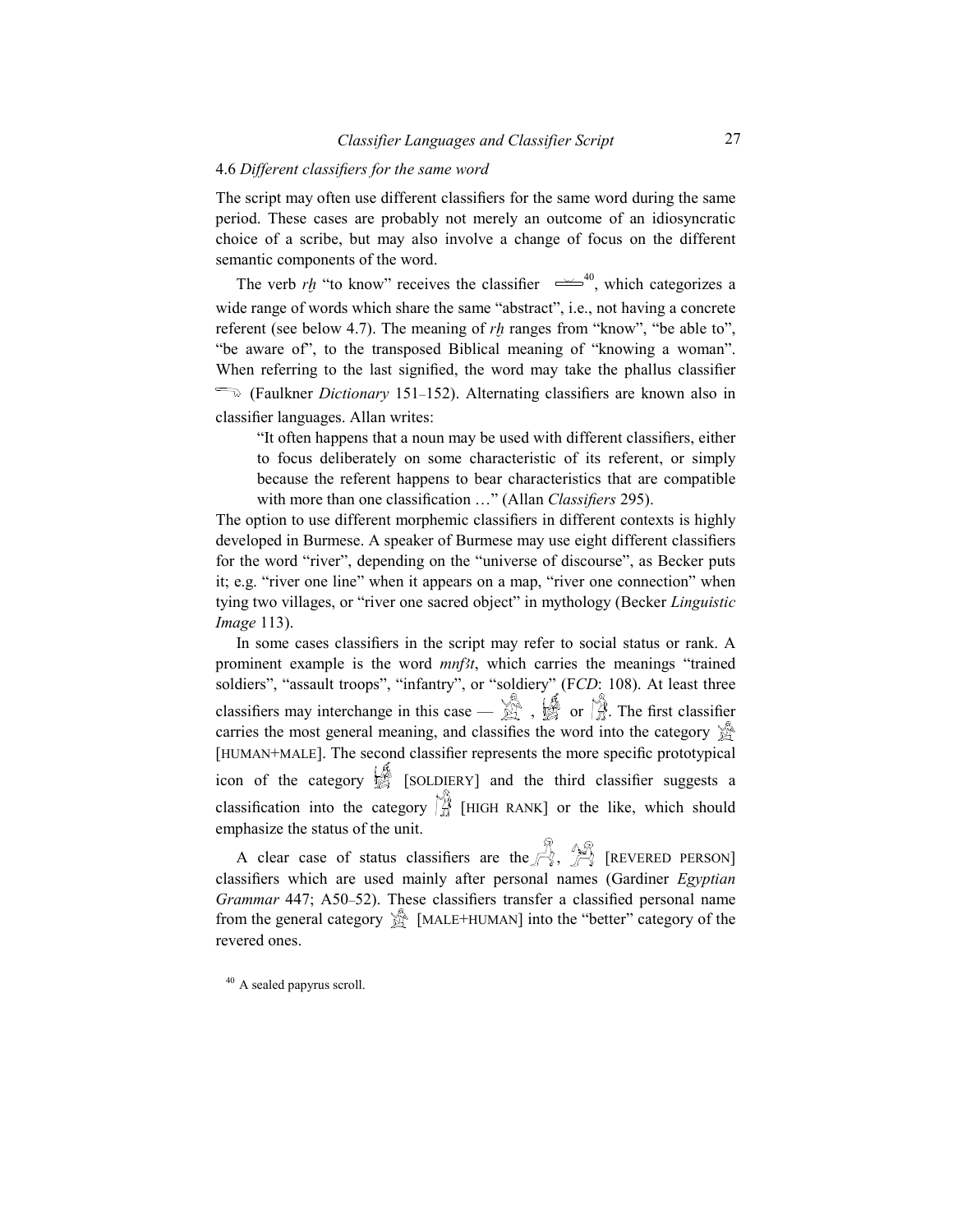# 28 Orly Goldwasser

Status classifiers are well known in classifier languages. They are widespread in East and Southeast Asian languages and in Australian languages (Aikhenvald Classifiers 82).

#### 4.7 Vitality and productivity.

Foreign, mainly Canaanite, words were constantly introduced into the Egyptian lexicon, from the Old Kingdom on. However, during the New Kingdom, shortly after the end of the Hyksos rule, we witness a sharp growth in the number of Canaanite words that surface in the written repertoire.<sup>41</sup> In each and every case the meaning of the loan-word is analysed by the Egyptian scribes, and is almost always assigned into its correct category by a classifier.<sup>42</sup>

An intriguing example of the productivity of the system is the case of the horse. The horse is not only a new word but a new "item in the world" that had to be analysed. The new animal (*ssmt* in Egyptian  $-$  a loan-word)<sup>43</sup> was introduced into Egypt during the Hyksos period.<sup>44</sup> The exciting newcomer had a profound influence on Egyptian life, revolutionizing warfare, communications, and the economy.<sup>45</sup> It became a highly prestigious cultural item of elite male society.<sup>46</sup> Within the framework of the script, this newcomer is immediately "analysed" as a  $\mathbb{R}$  [HIDE AND TAIL] member and is unhesitatingly accepted into the taxonomic category, as a clear "example of  $\cdot$ ".<sup>47</sup>

A good example of a productive "adoption" of a foreign word into the Egyptian lexicon is the Semitic word  $nm$  "to slumber, to sleep" (Hoch 1994: 185–186). Similarly to the Egyptian words  $sdr$ ,<sup>48</sup>  $\alpha$ , and kdd which carry the

<sup>&</sup>lt;sup>41</sup> Hundreds of loan words are known from the Egyptian texts up to the end of the New Kingdom. Many became deeply rooted in the language and are used in Demotic and Coptic texts. For a recent comprehensive monograph on the subject, see Hoch Semitic Words.

 $42$  In some rare cases, words are assigned to wrong categories due to a misunderstanding of the Cannanite word; see Giveon Asian Toponyms.

 $43$  On the origin of the word, see Hofmann *Fuhrwesen*  $42-43$ . On the horse in Egypt, see Rommelaere Les chevaux.

<sup>&</sup>lt;sup>44</sup> The earliest horse bone we have comes from Tell el-Dab'a, Thirteenth Dynasty (circa 1650 B.C., see Boessneck 1976).

<sup>&</sup>lt;sup>45</sup> Different crops had to be grown with attention to the special consumption of horses, stables had to be built (see the exquisite stable complex uncovered at Piramesses; see Pusch Piramesses) and special manpower trained.

<sup>&</sup>lt;sup>46</sup> Probably only male elite society, although during the Amarna period women of the royal family are also represented riding chariots (Rommelaere Les chevaux, pls. 60, 66b–c). Otherwise only Asiatic goddesses (Leclant Astarté 1960: 1–67; Hadley Asherah 161–164) are known to have been depicted riding horses.

<sup>&</sup>lt;sup>47</sup> For a large collection of examples see Müller, *Appendix* in: Goldwasser  $Wor(l)d$ .

<sup>&</sup>lt;sup>48</sup> For sdr with the  $\overline{C}$  [EYE] classifier, see Wb IV, 390.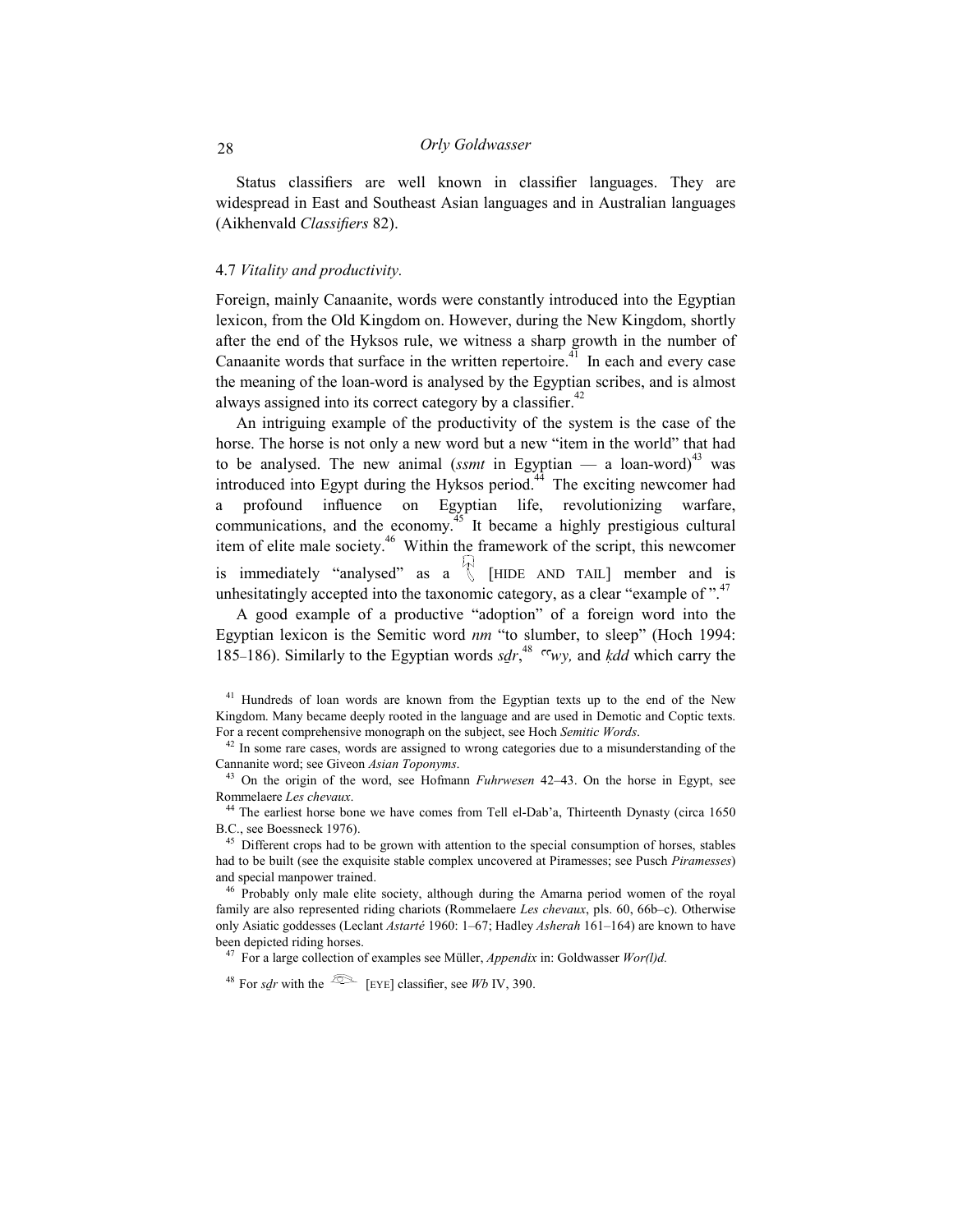meaning "sleep" and "lie down", the loan word nm (which enters the written repertoire already in the 18th dynasty) correctly adopts the  $\approx$  [BED+MAN] classifier and the  $\infty$  [EYE] classifier, which are typical of this category of Egyptian words.<sup>49</sup>

 $k3mn$  "blind man"<sup>50</sup> is also a loan word from Semitic. The word consistently shows two classifiers, one schematic (the  $\infty$  [EYE] classifier) and one taxonomic  $\sum_{n=1}^{\infty}$  ([HUMAN+MALE]. Precisely like the Egyptian verb  $\check{s}p$  "be blind," the loan-word receives the  $\circledcirc$  [EYE] classifier, which represents a metonymic extension process typical of all Egyptian words concerned with deficiency. It is always the "missing element" that classifies the word, rather than what exists. Thus *idi* "be deaf" is classified by the  $\mathscr{D}$  [EAR] classifier which is typical of all words pertaining to hearing; "bald" is classified by  $\Box$ [HAIR], a classifier that encompasses all types of hair, as well as activities in which hair is a central feature, such as "mourning".<sup>51</sup>

A prevailing type of classifier in the Egyptian script is the schematic classifier which shows stuff/object (or "made of") relations with its preceding word. This type of classifier is also frequently activated with loan-words. The Semitic loan-word *šbt* "staff", "rod", consistently shows the  $\sim$  [WOOD] classifier (Hoch Semitic Words 276–277), strongly suggesting a beating tool made of wood. In like manner, the Semitic loan word ks "cup", "goblet" takes the schematic classifier  $\bigcup$  [METAL] (Hoch Semitic Words 338-339), pointing to a metal vessel, to be distinguished from the common pottery cups.<sup>52</sup>

<sup>50</sup> Two references to blind women show the  $\int_{\ell}^{\sqrt{n}}$  [HUMAN+FEMALE] classifier, see Hoch Semitic Words 320.  $51$   $i3kb$   $\left(\begin{matrix} \sqrt{16} & \sqrt{16} \\ \sqrt{16} & \sqrt{16} \end{matrix}\right)$  "mourning" (Faulkner *Dictionary* 9) takes the schematic (metonymic) classifier  $\widehat{\mathbb{R}}$  [HAIR] as well as the superordinate classifier  $\widehat{\mathbb{R}}$  on the taxonomic axis. For the "missing quality" type of classifier in the script see Goldwasser *Icon* 92–93.

<sup>52</sup> Other Egyptian words for "cup" take the  $\overline{\vee}$  [CUP] classifier (Gardiner Egyptian Grammar 528, W10). One example of ks cited by Hoch, shows the  $\mathcal{D}$  [METAL] schematic classifier, as well as the  $\overline{O}$  [VESSEL] taxonomic classifier ("jar with handles", see Gardiner *Egyptian Grammar* 530, W23), suggesting a secondary taxonomic superordinate classification into  $\overline{O}$  [VESSEL].

<sup>49 [</sup>BED+MAN] classifier may be regarded as a repeater, while the <sup>200</sup> [EYE] classifier is a schematic classifier of the type feature/activity; the change in the state of the eyes being a central feature of the "sleeping" activity.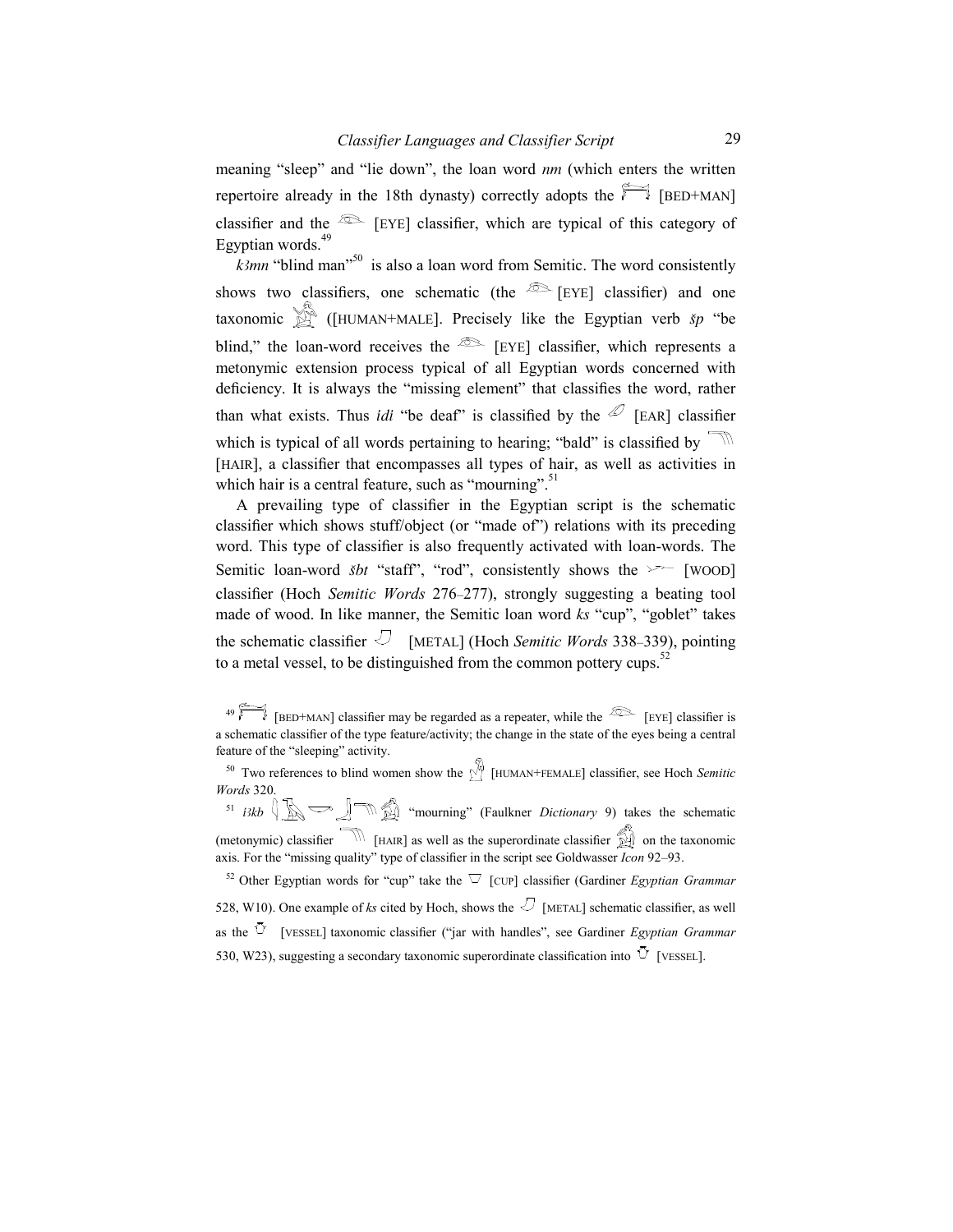Allan (Classifiers 290) states that "[t]he strongest evidence of semantic classification is the ability of native speakers to classify new objects consistently and easily on the basis of their observed characteristics." Aikhenvald believes that:

"The productivity, or vitality, of a system is measured by its ability to accept and classify new members, and reanalyse and extend the semantic range of a noun categorization device over time … the Jacaltec system of noun classifiers can be considered as frozen. New loan-words are simply left unclassified…" (Aikhenvald Classifiers 313).

# 4.8 Abusive classification

Into this class may enter mainly classifiers that denote groups or individuals that are the "enemy" of the official institutional society which prescribes the script system, or of a specific author of an inscription.<sup>53</sup> Instead of taking the conventional classifier for human male groups, i.e.  $\mathbb{R}^n$  [HUMAM+MALE], these "negative" groups may show the classifier  $\mathbb{S}_{\mathbb{R}}$  [(SLAUGHTERED) ENEMY] or  $\mathbb{R}$  [(BOUND) ENEMY]. An example for this kind of reclassification is provided by the spelling of the word *ist* "crew", "company" in an inscription of the early 18th dynasty. In this inscription, the word which normally shows the  $\mathbb{Z}$  [HUMAN+MALE] superordinate classifier, changes its classifier, when the writer refers to the "company" of his enemy, into the  $\mathbb{Z}_\infty$  $[$ (DEAD) ENEMY] classifier.<sup>54</sup>

Another kind of "abusive classification" can be found in spellings of the word  $\lim_{n \to \infty}$   $\lim_{n \to \infty}$   $\lim_{n \to \infty}$  "widow." The word is usually classified into the category  $\hat{M}$  [HUMAN+FEMALE] (see above).<sup>55</sup> The  $\hat{M}$  [HUMAN+FEMALE] classifier is the superordinate classification of women in the script (see above 4.2). Yet at least one example from the Middle Kingdom shows the spelling  $\sum_{i=1}^{\infty}$   $\sum_{i=1}^{\infty}$  (FCD: 201). Here the widow is clearly moved by the

<sup>&</sup>lt;sup>53</sup> It seems that the script system reflects the interests and values of the ruling classes. However, a thorough study of this aspect of the script is yet to be conducted.

 $54$  Urk IV: 6–7, see Gardiner Egyptian Grammar 399. The same phenomenon is repeated in the same text with the word  $m\zeta$ <sup>c</sup> "army." When referring to the Egyptian army the word is written by the logogram  $\Box$  ; when referring to the enemy's army the logogram receives an additional

classifier, the  $\mathbb{Z}$  [(DEAD) ENEMY].

<sup>&</sup>lt;sup>55</sup> Sometimes she may also get the [HAIR] classifier. In this case, [HAIR] is a schematic classifier as it must have been an important component in the rituals of mourning.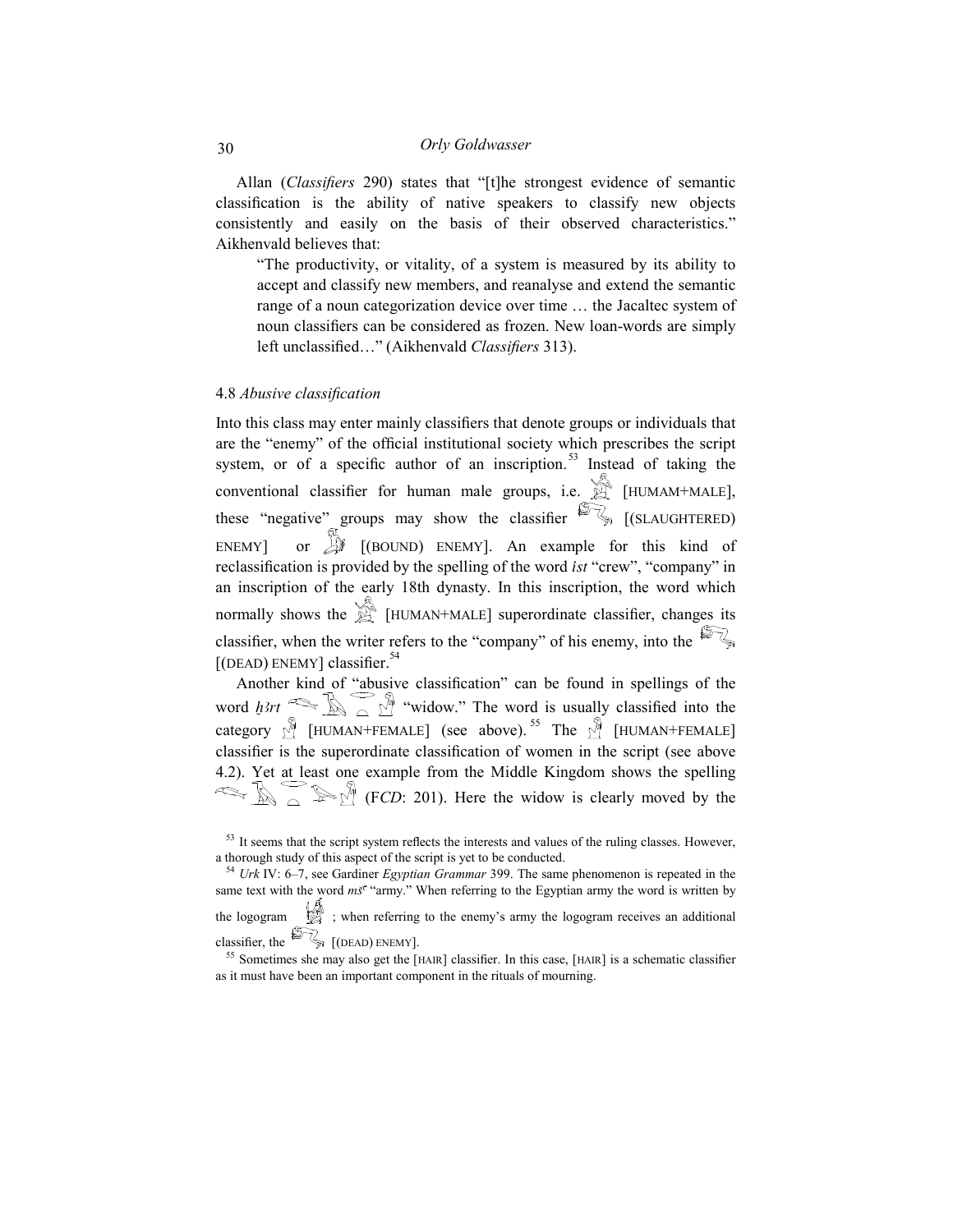additional classifier  $\mathbb{R}$  ("bad bird") into the unbecoming category of [INFERIOR -EVIL].<sup>56</sup>

Abusive classification is a possibility practised in many classifier languages. Japanese offers the possibility of abusive classification of human beings by animal classifiers. A similar role is played by diminutive classifiers in many languages (Allan Classifiers 296).

# 4.9 Semantic changes on the way: lexeme, logogram, classifier

#### 4.9.1 From logogram to classifier

The icon employed in the role of a classifier cannot be read in its iconic (or logogramic) meaning but is transposed to another meaning (see Goldwasser  $Wor(l)$ d). B Again, it was Champollion who identified the phenomenon that when a sign is activated as a "determinatif generique" it undergoes a change of meaning. Different sorts of icons undergo different semiotic transpositions.

The sign  $\mathbb{R}^n$ , which as logogram means "a man," becomes the marker of the category [HUMAN+MALE] which should be close to the category [MASCULINE]. The sign  $\sqrt[3]{\hspace{-2.75pt}\sqrt[3]{\hspace{-2.75pt}\sqrt[3]{\hspace{-2.75pt}\sqrt[3]{\hspace{-2.75pt}\sqrt[3]{\hspace{-2.75pt}\sqrt[3]{\hspace{-2.75pt}\sqrt[3]{\hspace{-2.75pt}\sqrt[3]{\hspace{-2.75pt}\sqrt[3]{\hspace{-2.75pt}\sqrt[3]{\hspace{-2.75pt}\sqrt[3]{\hspace{-2.75pt}\sqrt[3]{\hspace{-2.75pt}\sqrt[3]{\hspace{-2.75pt}\sqrt[3]{\hspace{-2.75pt}\sqrt$ activated as a classifier is transposed to the generic category [HUMAN+FEMALE].<sup>57</sup>

Other classifiers undergo changes of meaning by metaphoric or metonymic extensions. An instructive example is the agriculturally destructive sparrow , originally carrying the meaning "small" when used as a logogram. When playing the role of a classifier, the sign is transposed into the meanings of "inferior", "socially inferior", and at the end of the Old Kingdom finally clearly maturing into the category [INFERIOR-EVIL] or [EVIL].<sup>58</sup>

<sup>57</sup> An example from the 20th dynasty may point to a possible rare use of this classifier to signal

gender. The Semitic loan-word b-r-k with a clear meaning of "blessings" receives the  $\sqrt{\frac{M}{\pi}}$ classifier. If not a mere mistake, it should signal the grammatical gender of the word as [FEMININE] (Hoch Semitic Words 103–104; he sees the word as a masculine "nominal form," disregarding the

 $\mathcal{N}_{\ell}^{\mathcal{M}}$ ). For other options for marking the category [FEMININE] in the hieroglyphic script, see Goldwasser Wor(l)d 85-86.

<sup>58</sup> The existence of the category [EVIL] marked by the  $\gg$  "bad bird" was already discovered by Champollion Grammaire 102; he connected it to the fact that the sparrow was a "véritable fléau de l'agriculture égyptienne à une certain époque de l'année." However, the category matured fully into this meaning only after the First Intermediate Period (e.g.,  $h^r d^3wt$  "robbery" Faulkner

Dictionary 164). For a study of the evolution of the  $\gg$  classifier during the Old Kingdom and the First Intermediate Period, see David L'infériorité. She connects it to the famine that seized Egypt during this period, and could have enhanced the negative role of the sparrow.

<sup>56</sup> Also socially inferior; see David L'infériorité.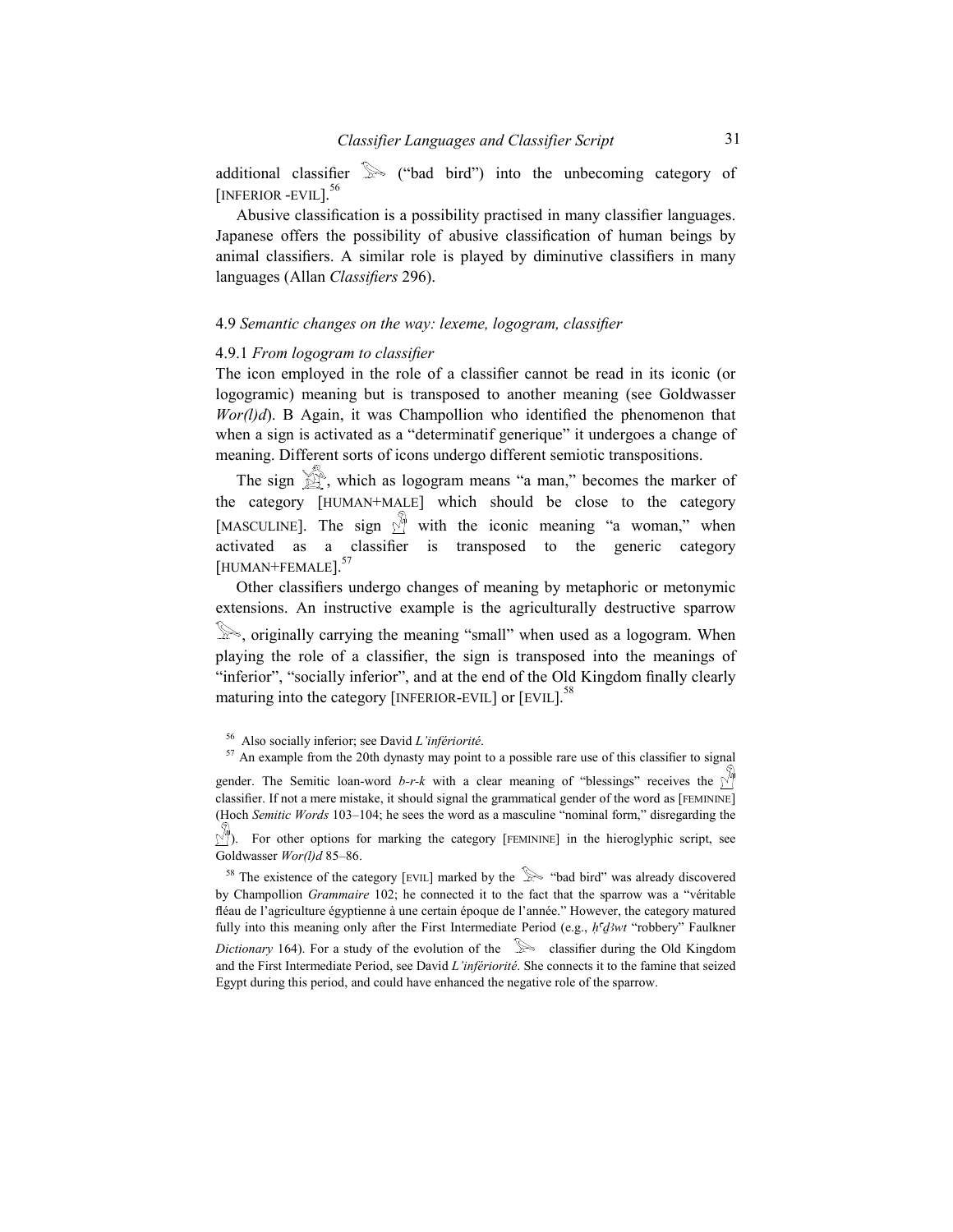# 32 Orly Goldwasser

The  $\approx$  papyrus roll, which originally encompassed the category "belonging to papyrus" or "belonging to writing" (Wiesmann Determinative) has acquired an extended meaning like "what is written on papyrus" or "in words, not in reality", to the modern mind a definition of ["ABSTRACT"] or the like. The mechanism that operated here may be that of metonymic extension. In the case of "conceptual metonymy", a certain category or domain was extended by a metonymic process which involved the transition from central cases containing concrete basic level objects (in our case, materials connected to writing), metonymic extension — "thing that exist only in writing".<sup>59</sup>

A typical metonymic reading of a classifier is that of the  $\bigvee^{\mathsf{H}}$  [HIDE AND TAIL] $^{60}$  classifier. Iconically probably representing a leopard hide (Goldwasser  $Wor(l)d$ ) the classifier encompasses two main clusters:

a.  $[HIDE]$  — a taxonomic classifier for all types of hide, leather and skin (including human skin); also as a secondary schematic classifier with the relation "made of" [HIDE AND TAIL].

b. A taxonomic classifier for the animal world, excluding [BIRD]<sup>61</sup>[FISH] and [REPTILE]. When activated as classifier in this capacity (b), the sign obtains the transposed metonymic meaning ['those who have' HIDE AND TAIL].

# 4.9.2 The "upward mobile" prototype in the script

In many cases in the script we find a prototypical member of a category acting as a superordinate classifier for the whole category. In such cases, the prototype moves from its original meaning to "represent" the whole category (Goldwasser  $Wor(l)$ d 27-29 and passim).

One such sign is  $3pd \rightarrow \infty$ , which is the logogram for "duck," but can also assume the role of classifier, representing the superordinate category [BIRD] or [WINGED ONES]. However, the signified "duck" should clearly be discarded when  $\Diamond$  follows a wide range of different fowl names, as well as orioles,

<sup>60</sup> For a detailed discussion of the  $\bigcup_{n=1}^{\infty}$  [HIDE AND TAIL] classifier, see Goldwasser *Wor(l)d* Chapter 4.

<sup>61</sup> By the end of the New Kingdom there are first signs that the  $\sum_{n=1}^{\infty}$  [BIRD] category starts to

move towards inclusion within the  $\mathbb{R}$  [HIDE AND TAIL] category; see Goldwasser *Determinative* System.

 $59$  Such a complicated process is exemplified by Lakoff Women, Fire, and Dangerous Things 104–105) in his study on the Japanese classifier hon. The Egyptian may have understood what semiotics has constantly struggled to show in the last decades: every word, even a concrete one, is always an abstractization.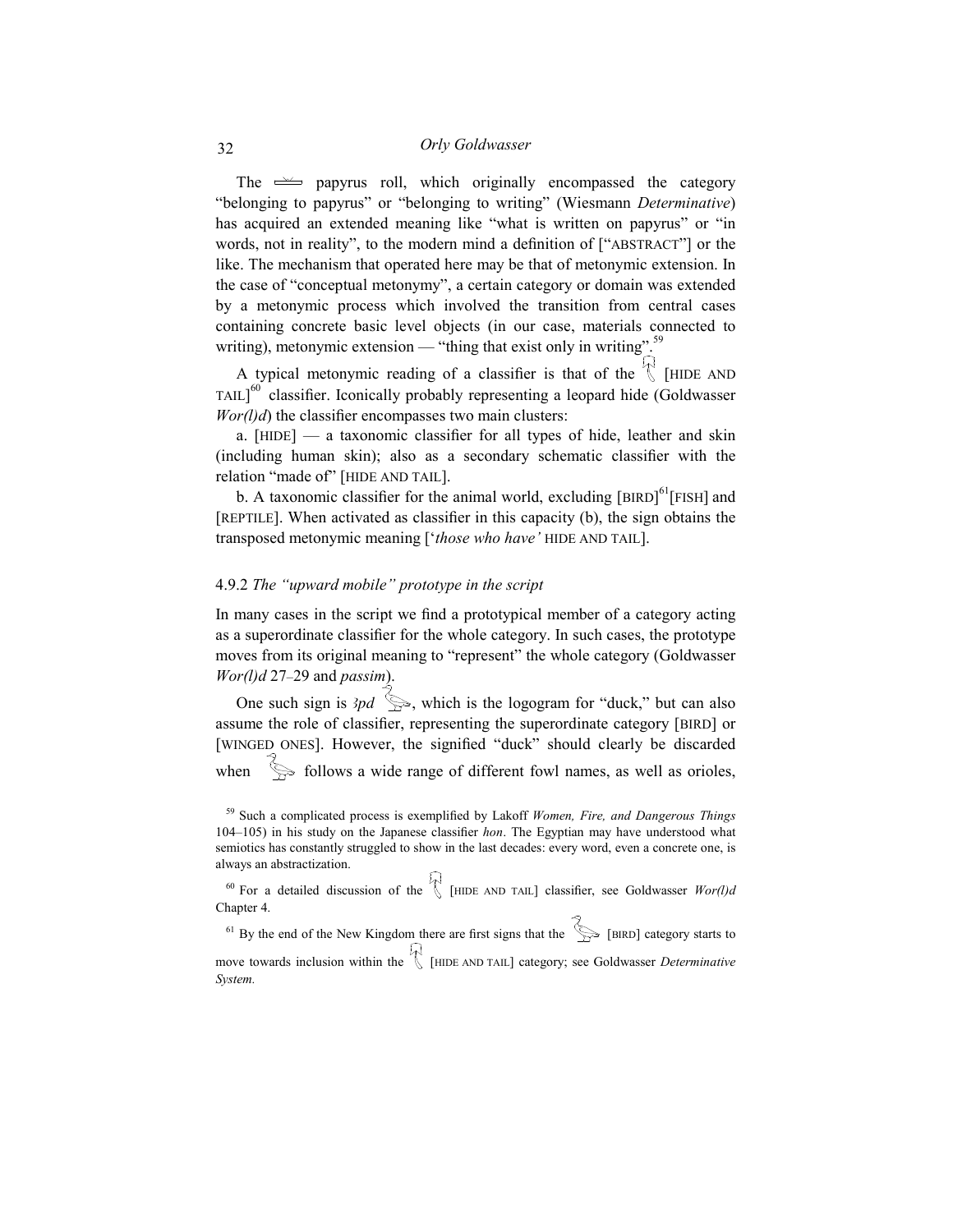cranes, ostriches (niw  $\sum_{n=1}^{\infty}$ ) and falconides. <sup>62</sup> "Fuzzy edges" members such as mosquitoes, locusts and flies, may also occasionally be classified into the [WINGED ONES] category.<sup>63</sup> Already in 1836 Champollion writes:

"On ne doit pas considérer ce signe  $\sum$  comme un simple *déterminatif* d'espèce lorsqu'il s'ajoute à tous les noms phonétiques des différentes espèces d'oies ou de canards connues des anciens Égyptiens; tels sont, par exemple, le noms suivants . . . Mais ce caractère devient un véritable déterminatif générique lorsqu'il termine des noms d'oiseaux de toutes les autres espèces, et il tient alors la place des caractères déterminatifs figuratifs qu'emploie habituellement le système d'écriture hiéroglyphique... Il n'est point inutile de faire remarquer que, dans le nom phonétique du scarabée sacré  $\overbrace{\mathbb{R}}^2 \leq \mathbb{R}$ , ...les signes  $\overset{\sim}{\gg}$  et

ne sont que des déterminatifs génériques, le scarabée étant considéré comme appartenant au genre des volatiles" (Champollion Grammaire 85–  $86.64$ 

Evidence from lexical material as well as from pictorial art points to the fact that the duck was the prototypical member of the [BIRD] category in ancient Egypt.<sup>65</sup> As such,  $\left\langle \right\rangle$ , when activated as classifier, becomes the pictorial representation of the image-defying superordinate [WINGED ONES] or [BIRD].

In this particular case we can trace an almost parallel process of cognitive knowledge organization occurring in the lexicon as well as in the script. Raymond Faulkner elucidated the *semantic* shift undergone by 3pd  $\mathbb{R} \subseteq \mathbb{S}$  "duck" from its appearance in the Pyramid Texts onwards:

"It therefore seems not improbable that  $3pd$  originally meant simply 'duck' (including in this term perhaps also other small water-fowl); but in due course this word came to mean 'bird' in general, possibly because in the undrained marshes of early Egypt ducks greatly outnumbered the other species of birds" (Faulkner Duck).

<sup>62</sup> E.g. bik  $\iint$   $\iint$   $\iint$  "falcon" CT I 97, one version out of four; the other versions show the iconic classifier of a falcon, i.e., a repeater; see also CT II 42.

 $63$  See also Goldwasser Determinative System 56–58.

<sup>64</sup> By the definition of this complex semiotic mechanism, Champollion comes very close to the concept of a classifier system.

<sup>65</sup> "By far the most frequently represented species of waterfowl in Egyptian art and hieroglyphs" (Houlihan *Birds* 71). As life in Egypt was closely related to the Nile, it seems that in the Egyptian animal kingdom waterfowl were conceived as the most prominent type of bird. See also  $Wb$  I 9, 5; in the *Belegstellen* the Wörterbuch adds an emphatic note: "sehr oft zu allen Zeiten."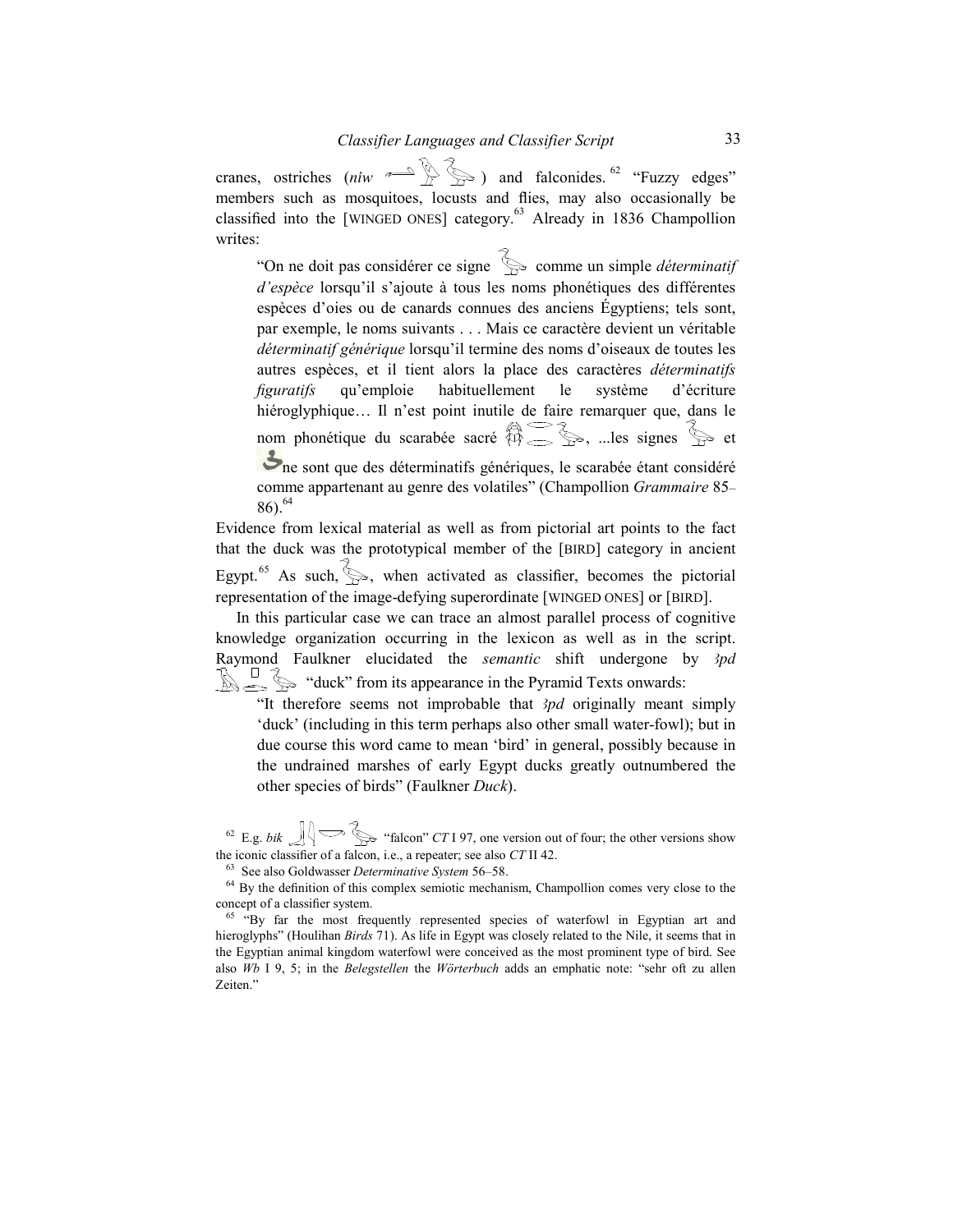Although, as remarked by Champollion, the word  $3pd$  never completely lost its basic-level meaning of "duck" or "goose," its primary meaning moved from "duck" to "bird" in the lexicon, and, at about the same time materialized as a general [BIRD] classifier in the script.

Another prominent example case is the pictogram  $\mathbb{R}$ . When activated as a classifier, it moves away from its iconic ornithological meaning which should be "a falconide god" or "Horus the falcon god" into the general meaning of [GOD] or [DIVINE].<sup>66</sup> This semantic movement must have occurred, since the pictogram is activated as a classifier for diverse divine beings which have clear zoomorphic manifestations, such as Sobek, the crocodile god  $\rightarrow \qquad \qquad$ , or a strong anthropomorphic nature, such as Amon  $\sqrt{\frac{1}{2}}$ 

As a logogram, the sign  $\Box$  carries the meaning pr "house." The hieroglyph probably represents a plan of the "essence of a building" with a door. When activated as classifier, the  $\Box$  sign is transposed to the superordinate meaning of [HABITAT], and may classify a stable, an office, as well as a lion's den and a bird's nest (see above 4.2). On the semantic level, the noun pr "house", is also extended. Rather early on, the word pr receives an additional transposed meanings of "temple", "estate", or "institution", when combined with another noun.  $67$  Nevertheless, the icon, when used as an independent logogram, never loses its original meaning of "house".

Other generic classifiers such as  $\mathbb{R}$  or  $\mathbb{R}$  may well be cases of upward movement of prototypes.  $\widehat{\mathbb{R}}$  represents the prototypical action of the mouth, i.e., "eating",<sup>68</sup> later extended to stand as classifier of all [ACTIONS OF MOUTH] and [WHAT GOES INTO THE BODY]. From here the road is clear into meanings of [INSIDE THE BODY]. Thus it is nothing but surprising to find under this classifier sentiments such as anger, hate, jealousy and love, as well as the Egyptian word for "perception" (si3). All these feelings and abilities are conceived as dwelling "in the body".<sup>69</sup> Thus, the  $\mathbb{Z}$  classifier represents the most basic conceptual

<sup>&</sup>lt;sup>66</sup> See Shalomi-Hen Classifying and also the forthcoming Shalomi-Hen Writing.

 $67$  E.g. pr-Imn "Amon's temple" lit. "the house of Amon"; prhd "treasury", lit. "the house of silver"; see Faulkner Dictionary 89-90.

<sup>&</sup>lt;sup>68</sup> See Wiesmann *Determinative*. In early writings and (some later ones) of the word wnm "to eat", the icon  $\mathbb{R}$  appears in a transitory semiotic status between a logogram and a classifier,

e.g.,  $\forall$   $\circ$  (Faulkner Dictionary 62); see Schenkel wnm, and Kammerzell Varianz. For taste as the "Ur sense" of the child, see Goldwasser  $Wor(l)$ d 6 with note 12.

 $69$  There are numerous examples of this metaphor in Egyptian texts of all periods, e.g. bit.f m  $ht.i$  "his ideas (qualities) are in my stomach". These are the words of Tutu describing his devotion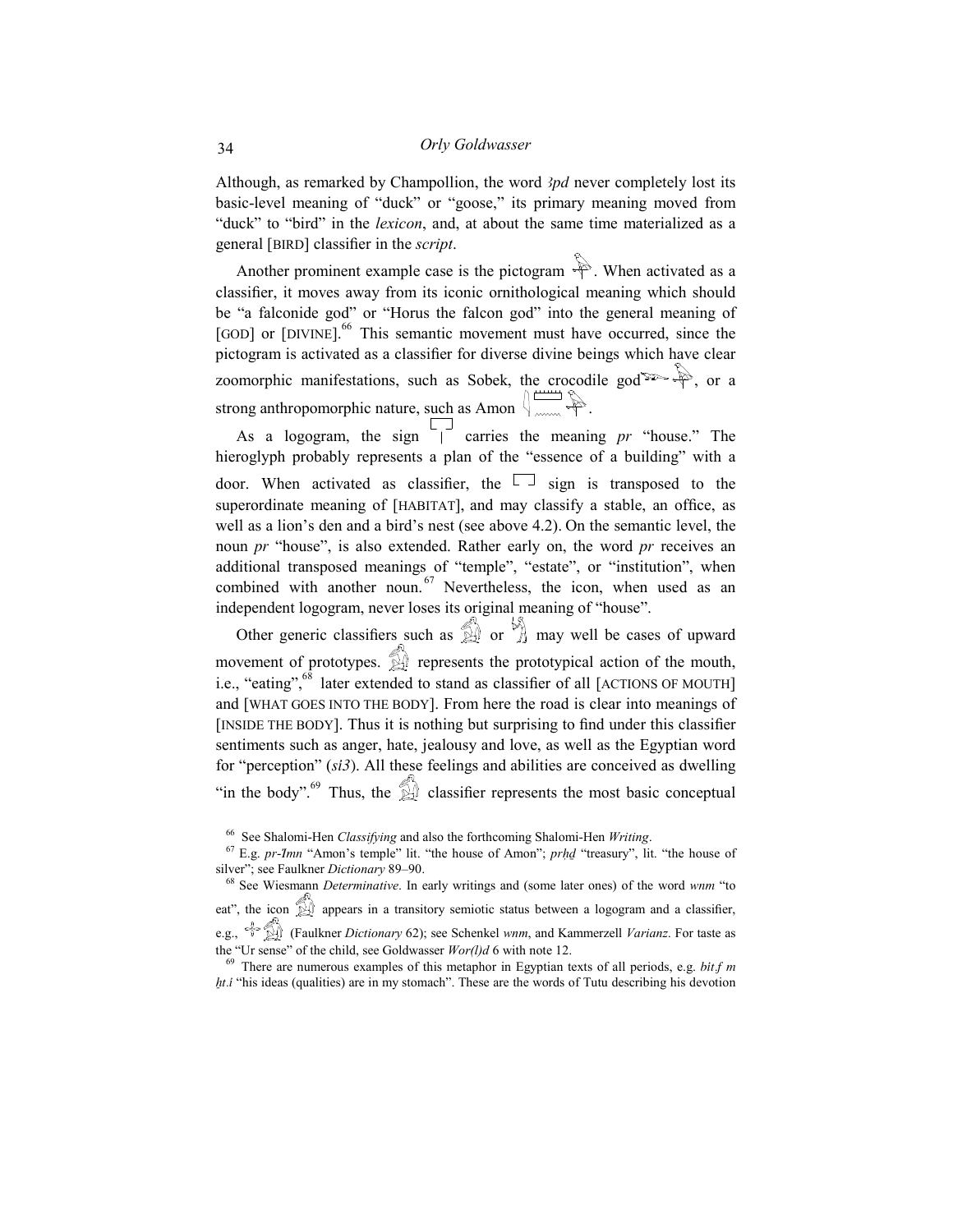metaphor that prevails in many cultures and societies [THE BODY IS A CONTAINER], $\frac{70}{10}$  using the iconic representation of the most typical way of inserting of "objects" into the body. As words are often conceptualized as objects containing ideas (Lakoff and Johnson Metaphors 10–11), many lexemes which involve speaking show this classifier. This should be the explanation of the merger under one classifier of verbs and words denoting eating, drinking, feeling, talking and thinking that always puzzles students of hieroglyphs.<sup>71</sup>

The classifier  $\overleftrightarrow{A}$  may represent the typical aggressive gesture that later became the classifier for the broad category [FORCE], which includes many lexemes ranging from administrative power to different sorts of aggressive and coercive actions.<sup>72</sup>

In the pictorial script, this process is remarkably productive. It may owe its productiveness and success to the ease in which the detailed pictorial lends itself to the depiction of the prototype. 'World representation by elect prototypes' is a fundamental concept of the Egyptian culture and is constantly displayed in various manifestations of Egyptian cultural products — two-and three-dimensional art, architecture, and the script system.

# 4.9.3 Morphemic classifiers of classifier languages – Semantic changes

The semantic change of nouns, once they become morphemic classifiers, is a well attested phenomenon in classifier languages. Nouns may undergo several semantic changes. Aikhenvald suggests four main processes, of which two are very active in the script:

a. A noun with generic reference may become a generic classifier  $-$  e. g., "superordinate nouns meaning 'man' or 'woman' often give rise to NOUN CLASSES; a noun meaning 'man' becomes a marker for masculine, and one meaning 'woman' is used for feminine" (Aikhenvald Classifiers 402). A close parallel can be identified in the Egyptian script (see 4.7.1 above with footnote 41).

b. "Noun with specific reference becomes a classifier for a more general class of referents". Aikhenvald emphasises:

"The way in which a noun with specific reference can become a generic classifier for the whole species is similar to the development from a

to King Akhenaten and his teachings; see Sandman Texts 76,12. For the conceptual metaphor [IDEAS ARE FOOD], see Lakoff and Johnson Metaphors 46.

 $70$  For this conceptual metaphor, see Gibbs *Poetics* 203

 $71$  See the collection of words under this classifier in Gardiner Egyptian Grammar 442 (A2). This classifier will be discussed in detail in a forthcoming publication.

<sup>&</sup>lt;sup>72</sup>Here compare Gardiner *Egyptian Grammar* 441, remarking the change this "determinative" undergoes.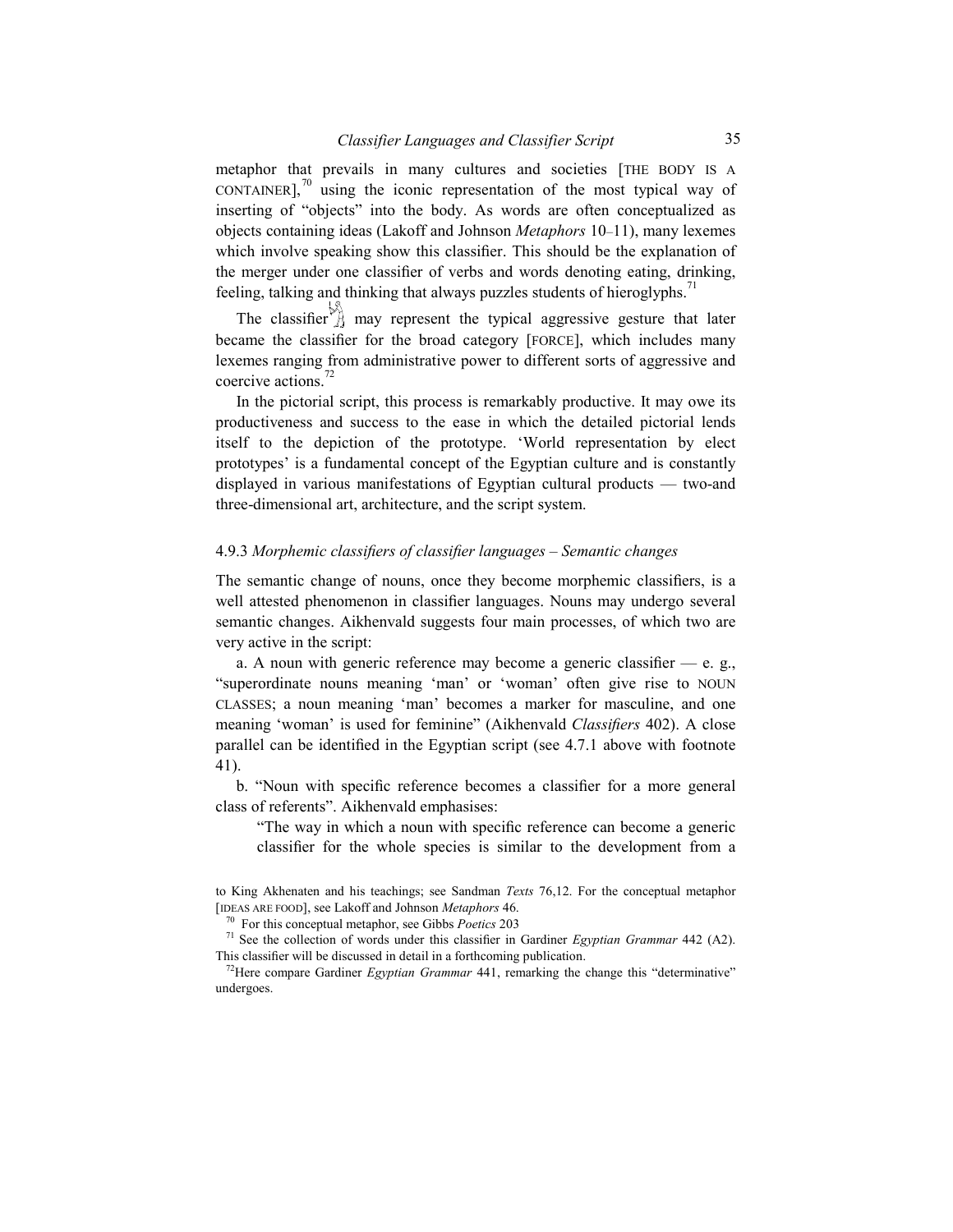prototype to its extensions. In Cayuga, the stem for 'car' is used as a classifier for all vehicles. In Mohawk the classifier for fruit  $(-ahv)$  is also the word for 'berry'... (Aikhenvald Classifiers 403).<sup>73</sup>

In this stage of my research, I can not confirm that every semiotic change occurring when a sign acquires the position of a classifier is contained in the possibilities defined by Aikhenvald. A final statement will require the close scrutiny of many classifiers which have not yet been studied.

# 5. Conclusions

The above list of parallel phenomena of Egyptian classifiers in the script and of classifiers in classifier languages is far from being complete. However, it shows beyond any doubt that the "determinatives" are, in essence, classifiers. One may ponder about the importance of the redefinition of the determinative phenomenon as a structured classifier system, asking whether it is not a case of mere change of terminology. The answer to this question is definitely negative. By understanding the determinative as classifier, we move it from its alleged role as a context-bound, secondary element in the word, to the role of a classifier that makes it part of a system that reflects in detail the world organization of the Ancient Egyptians.

It seems that the "father of modern Egyptology", Jean-François Champollion, did not consider the "déterminatif" as a classifier. I believe that what stood in his way, very much as it has stood in our way, was what he called "déterminatifs figuratifs d'espèce", our "repeaters". However, in his understanding of the determinative phenomenon, as well as in the space that he allotted to it in his grammar, he surpassed all his successors.

It may indeed be that the classifiers emerged in the script as a result of technical needs. They may have emerged as "phonetically emptied" logograms,  $^{74}$  which served at the very beginning as reading aids. However, very soon this productive phenomenon gained a life of its own, making the hieroglyphic word a rich information entity, which goes far beyond the simplified task of a script, i.e "reflecting" in writing the phonetic structure that constitutes the "word". Every word in the Egyptian lexicon is represented in the script as woven into the network of world-order categorization. A word can be woven into its *taxonomic* axis (e.g., "cup" into [VESSEL]), or into a *schematic* axis (e.g., "cup" into [METAL]; see above). Due to the common phenomenon of

 $73$  Cayuga and Mohawk are Iroquoian languages; see Aikhenvald Classifiers 491, 497.

<sup>&</sup>lt;sup>74</sup> Or sometimes "partially emptied" logograms.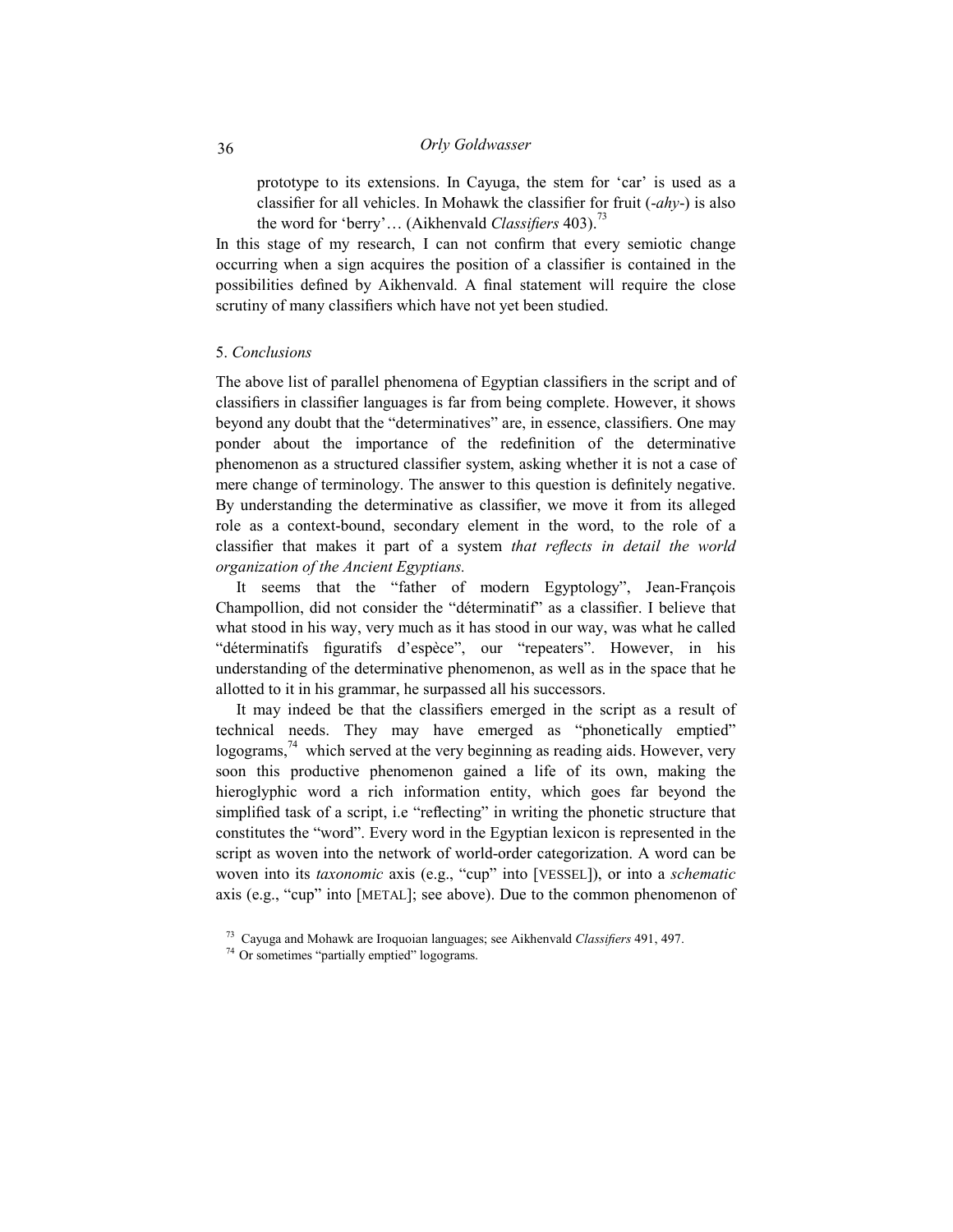multiple classifiers, words are often woven into the world classification map by different threads.

The study of the classifier system in the script is still in its infancy. I hope the coming years will yield a deeper and better understanding of this bountiful yet somewhat neglected field of Egyptology.

#### References

- Aikhenvald Classifiers A. Y. Aikhenvald, Classifiers. A Typology of Noun Categorization Devices (Oxford, Oxford University Press, 2000).
- Allan Classifiers K. Allan, "Classifiers", Language 53 (1977) 285-311.
- Allan Natural Language K. Allan, Natural Language Semantics (Oxford: Blackwell, 2001).
- Altenmüller Ölmagazin H. Altenmüller, "Das Ölmagazin im Grab des Hesire in Saqqara (Qs 2405)," Studien zur Altägyptischen Kultur 4 (1976) 1–28.
- Becker *Linguistic Image*  $-$  A. L. Becker, "A Linguistic Image of Nature: The Burmese Numerative Classifier System", Linguistics 165 (1975) 109–121.
- Champollion Grammaire J.-F. Le Jeune Champollion, Grammaire égyptienne, principes généraux de l'écriture sacrée égyptienne (Paris, Typographie de firmin Didot Frères, 1836).
- CT A. de Buck, The Egyptian Coffin Texts, 7 vols. Oriental Institute Publications 34, 49, 64, 67, 73, 81, 87 (Chicago, University of Chicago Press, 1935–1961).
- David L'infériorité A. David, De l'infériorité à la perturbation: L'oiseau du «mal» et la catégorisation en Egypte ancienne, Göttinger Orientforschungen IV: Ägypten, Bd. 38. Classification and Categorization in Ancient Egypt, 1. (Wiesbaden, Harrassowitz, 2000).
- Depuydt Hieroglyphic Script  $-$  L. Depuyt, "On the Nature of the Hieroglyphic Script", Zeitschrift für Ägyptische Sprache und Altertumskunde 121 (1994) 17–36.
- Faulkner Dictionary  $-$  R. O., Faulkner, A Concise Dictionary of Middle Egyptian (Oxford, Griffith Institute & Ashmolean Museum, 1962).
- Frandsen Categorization P. J. Frandsen, "On Categorization and Metaphorical Structuring: Some Remarks on Egyptian Art and Language", Cambridge Archaeological Journal 7:1 (1997) 71–104.
- Faulkner Duck R.O. Faulkner, Apd = 'duck', Journal of Egyptian Archaeology 38 (1952) 128.
- Gardiner Egyptian Grammar A. Gardiner, Egyptian Grammar. Being an Introduction to the Study of Hieroglyphs, 3rd edition, revised (Oxford, Griffith Institute, 1952).
- Gibbs Poetics R. W. Gibbs, The Poetics of the Mind. Figurative Thought, Language, and Understanding (Cambridge, Cambridge University Press, 1994).
- Giveon Asian Toponyms R. Giveon, "Remarks on the Transmission of Egyptian Lists of Asiatic Toponyms", In: Fragen an Die Altägyptische Literature. Studien zum gedenken an E. Otto. Wiesbaden (1977) 171–183.
- Goldwasser Icon  $-$  O. Goldwasser, From Icon to Metaphor: Studies in the Semiotics of the Hieroglyphs, Orbis Biblicus et Orientalis 142 (Freibourg, Universitätsverlag & Göttingen, Vandenhoeck & Ruprecht, 1995).
- Goldwasser Determinative System O. Goldwasser, "The Determinative System as a Mirror of World Organization", Göttinger Miszellen 170 (1999) 49–68 (with an appendix by M. Müller).
- Goldwasser Wor(l)d Classification O. Goldwasser, Lovers, Prophets and Giraffes. Wor(l)d Classification in Ancient Egypt (with an appendix by M. Müller). Göttinger Orientforschungen IV: Ägypten, Bd. 38. Classification and Categorization in Ancient Egypt, 3 (Wiesbaden: Harrassowitz, 2002).
- Goldwasser Metaphor O. Goldwasser, "Where is Metaphor? Conceptual Metaphor and Alternative Classification in the Hieroglyphic Script", Metaphor & Symbol 20:2 (2005) 95– 113.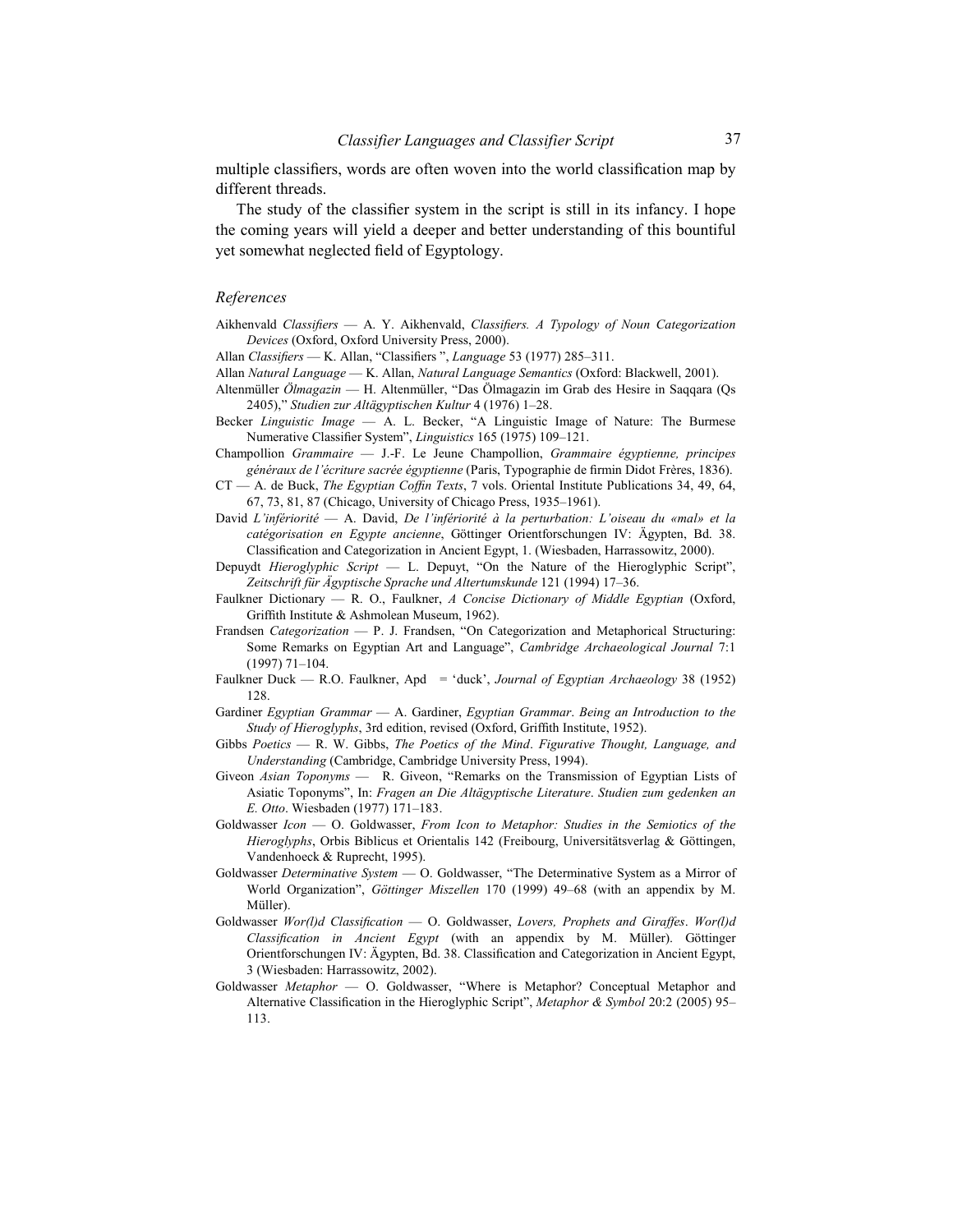- Hadley Asherah J. M. Hadley, The Cult of Asherah in Ancient Israel and Judah (Cambridge: Cambridge University Press, 2000).
- Hawkes Metaphor T. Hawkes, Metaphor. The Critical Idiom 25 (London: Methuen, 1972).
- Hla Pe Re-examination Hla Pe, "A re-examination of Burmese classifiers", Lingua 15 (1965) 163–85.
- Hoch Semitic Words J. E. Hoch, Semitic Words in Egyptian Texts of the New Kingdom and Third Intermediate Period (Princeton: Princeton University Press, 1994).
- Hofmann Fuhrwesen U. Hofmann, Fuhrwesen und Pferdehaltung im Alten Ägypten, Inaugural-Dissertation zur Erlangung der Doktorwürde der Philosophischen Fakultät, Rheinische Friedrich-Wilhelms-Universität (Bonn, 1999).
- Houlihan Birds P. F. Houlihan, The Birds of Ancient Egypt, The Natural History of Egypt: Vol. I (Warminster: Aris & Phillips, 1986).
- Kahl System J. Kahl, Das System der ägyptischen Hieroglyphenschrift in der 0.–3. Dynastie (Wiesbaden: Harrassowitz, 1994).
- Kammerzell Aristoteles F. Kammerzell, "Aristoteles, Derrida und ägyptische Phonologie: Zu systematischen Verschiedenheiten von geschriebener und gesprochener Sprache", In Sesto Congresso Internazionale di Egittologia, II, 243–251 (Torino, 1993).
- Kammerzell Varianz F. Kammerzell, "Zur Interpretation einiger Beispiele graphemsprachlicher Varianz im Ägyptischen", Göttinger Beiträge zur Sprachwissenschaft, 2 (1999) 61–97.
- Kaplony Strukturprobleme P. Kaplony, "Strukturprobleme der Hieroglyphenschrift", Chronique d'Egypt 41 (1966) 60–99.
- Lakoff Women, Fire, and Dangerous Things G. Lakoff, Women, Fire, and Dangerous Things: What Categories Reveal about the Mind (Chicago & London: University of Chicago Press, 1987).
- Lakoff & Johnson Metaphors G. Lakoff and M. Johnson, Metaphors We Live By (Chicago, Chicago University Press, 1980).
- Leclant Astarté J. Leclant, "Astarté à cheval après les represéntations égyptiennes", Syria 37 (1960) 1–67.
- Lefebvre Grammaire G. Lefebvre, Grammaire de l'Égyptien classique (Le Caire, Imprimerie de l'institut françias d'archéologie orientale, 1955).
- Polotsky Transpositions H.J. Polotsky, "Les transpositions du verbe en égyptien classique", Israel Oriental Studies 6 (1976) 1–50.
- Pusch Piramesse E. B. Pusch, "Piramesse-geliebt-von-Amun, Hauptquartier Deiner Streitwagentruppen": Ägypter und Hethiter in der Delta-Residenz der Ramessiden. In: Pelizäus-Museum Hildesheim: Die Ägyptische Sammlung, edited by A. Eggebrecht, (Sonderheft der Antiken Welt, Mainz, 1993).
- Pyr. K. Sethe, Die altägyptischen Pyramidentexte nach den Papierabdrücken und Photographien des Berliner Museums, 3 Bde. (Leipzig, J. C. Hinrichs, 1910–1922).
- Richards Philosophy of Rhetoric I. A. Richards, The Philosophy of Rhetoric (Oxford, Oxford University Press, 1936).
- Rommelaere Les chevaux C Rommelaere, Les chevaux du Nouvel Empire égyptien: origines, races, harnachement (Bruxelles, Connaissance de l'Egypt Ancienne, 1991).
- Rude Graphemic Classifiers N. Rude, "Graphemic Classifiers in Egyptian Hieroglyphics and Mesopotamian Cuneiform", In Noun Classes and Categorization, edited by C. Craig (Amsterdam and Philadelphia, John Benjamins Publishing Company, 1986) 133–138.
- Sandman Texts M. Sandman, Texts from the Time of Akhenaten. Bibliotheca Aegyptiaca VII, (Bruxelles, Éditions de la fondation Égyptologique Reine Élisabeth, 1938).
- Schenkel Einführung W. Schenkel, Tübinger Einführung in die klassisch-ägyptische Sprache und Schrift (Tübingen, im Selbstverlag des Autors, 1997).
- Schenkel wnm W. Schenkel, "Ägyptisch wnm 'essen', Zur Interpretation der Graphien", Lingua Aegyptia 10 (2002) 59–77.